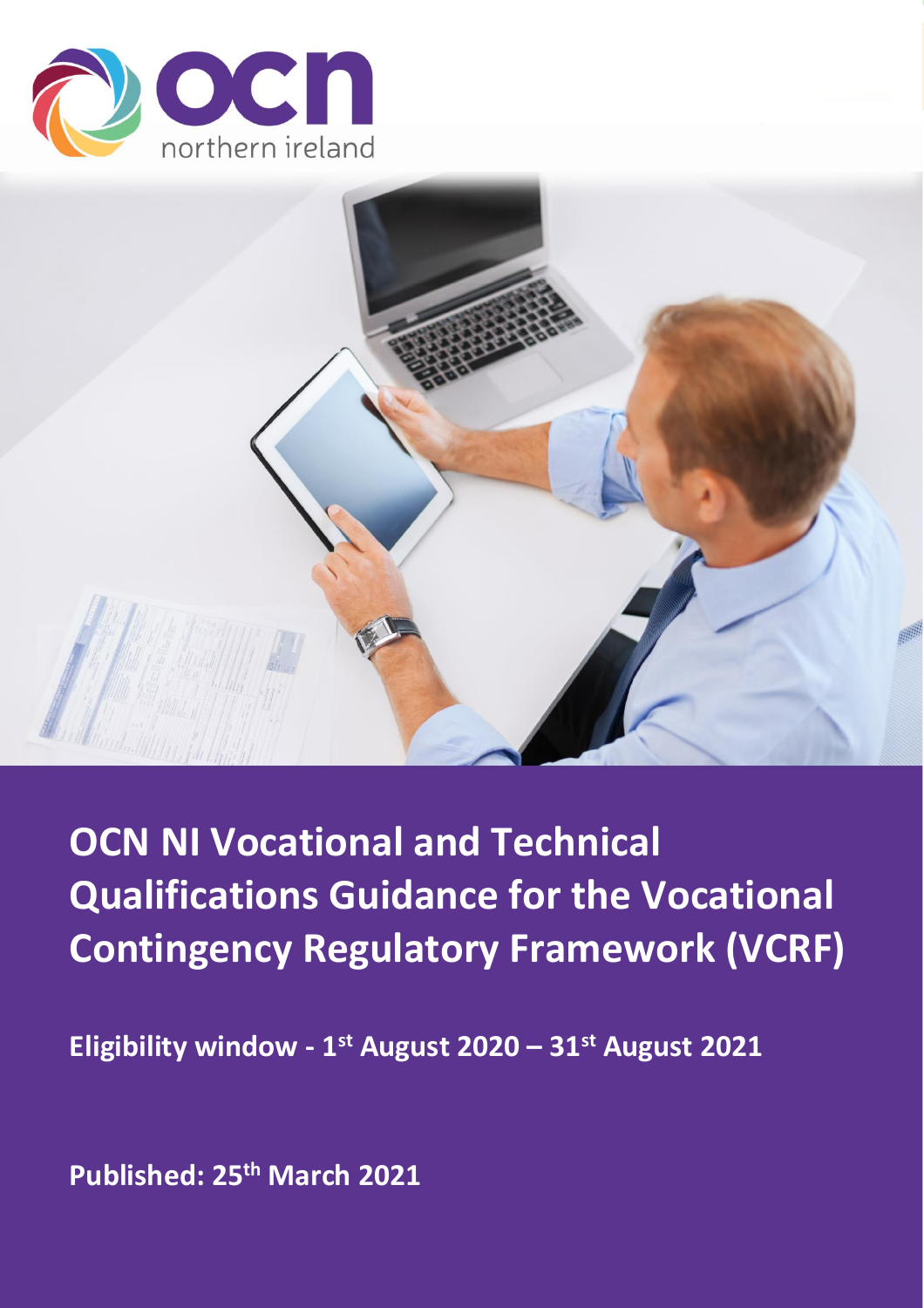

# **Contents**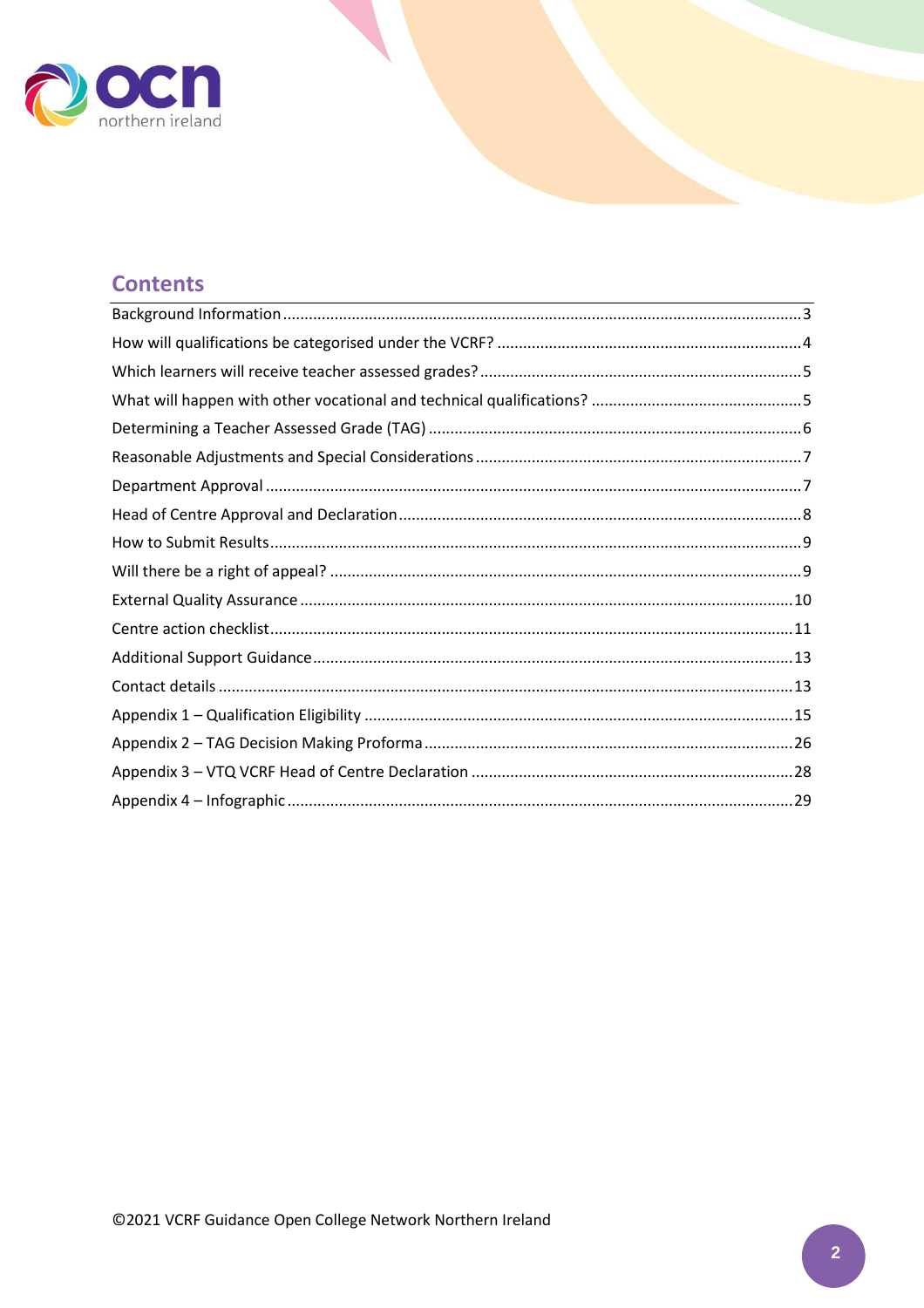

# <span id="page-2-0"></span>**Background Information**

On 22nd January 2021, the Northern Ireland Minister for the Economy, Diane Dodds [announced the](https://www.economy-ni.gov.uk/news/dodds-announces-cancellation-vocational-and-essential-skills-exams)  [cancellation of Vocational and Essential Skills exams until August 2021.](https://www.economy-ni.gov.uk/news/dodds-announces-cancellation-vocational-and-essential-skills-exams) The Minister then made a further announcement on 5<sup>th</sup> March stating that she had instructed CCEA Regulation "to ensure that awarding organisations put in place suitable alternative awarding arrangements that are reflective of this year's particular circumstances."

The regulatory intention is to ensure awarding organisations can put in place appropriate assessment arrangements to suit the specification for their qualifications under a revised framework. This revised framework will ensure that all learner grades awarded will have the same standards and recognition as any other year and will carry the same degree of portability for learners, when considering progression pathways.

The revised framework, the Vocational Contingency Regulatory Framework (VCRF) is based, where possible, on the principle of fairness that all learners taking such qualifications should receive a result that fairly reflects their work and level of attainment which should maintain the same broad levels of comparability with previous years. These grades should be based on a range of evidence completed as part of the course, including evidence which may be produced over the coming months, demonstrating the learner's knowledge, and understanding on subject content.

This document provides information for heads of centre, heads of department, IQAs, assessors and exams officers about how to generate these grades and the evidence that should be considered. OCN NI will provide a package of support materials to help centres make these judgements and will provide further advice (including online webinars) on how centres should collect and submit evidence.

This information is provided in the context of the most up-to-date advice for educational settings provided by the Department of Education and HSC Public Health Agency. If that advice changes, centres should consider this information in the light of any updated guidance.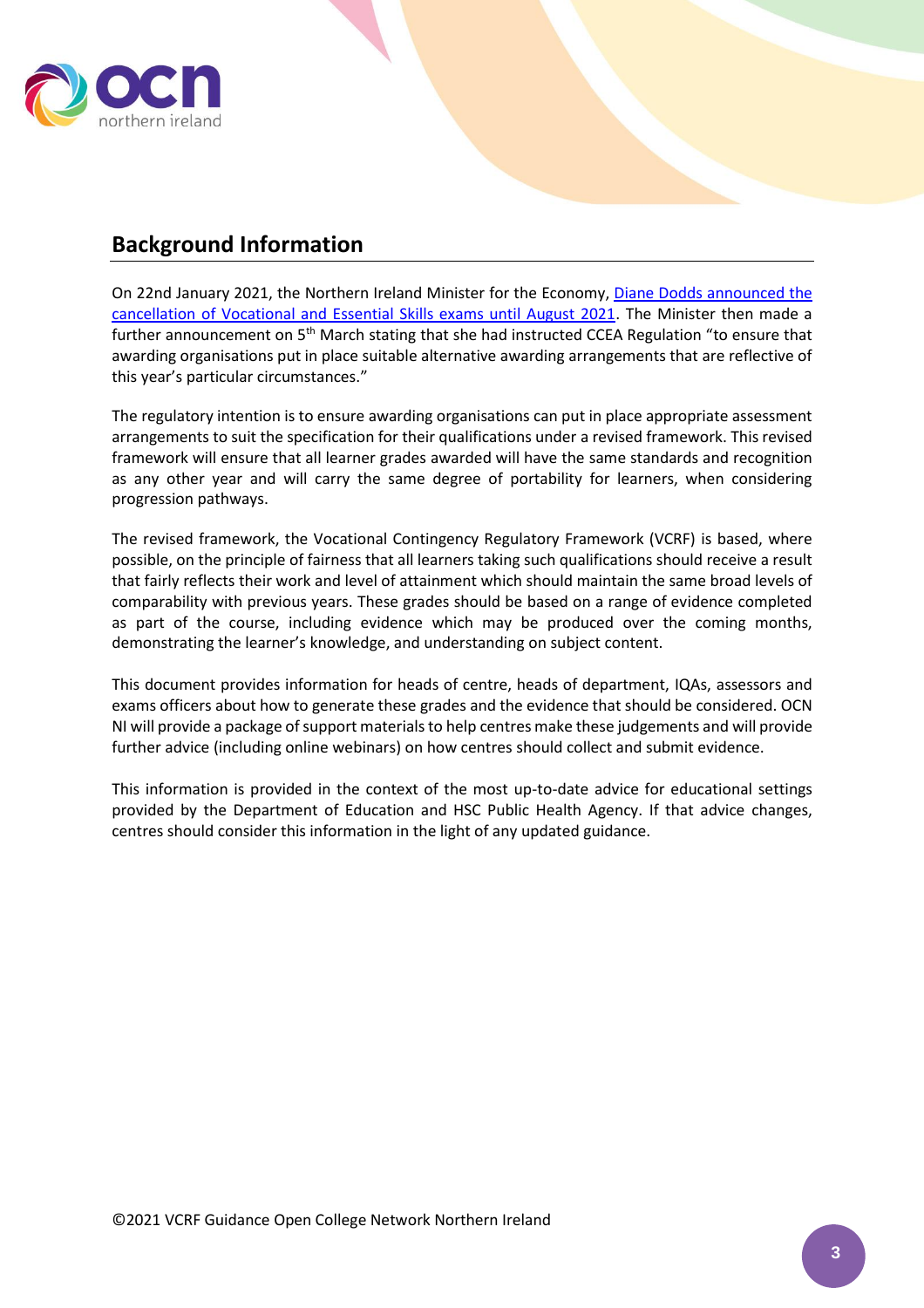

## <span id="page-3-0"></span>**How will qualifications be categorised under the VCRF?**

Vocational and technical qualifications (VTQs) are taken by a wide range of learners and play an important role in supporting progression to both further study and employment. The qualifications regulators (Ofqual/CCEA Regulation) have put in place the Vocational Contingency Regulatory Framework (VCRF) for Awarding Organisations (AOs) offering VTQs. These regulatory arrangements will enable AOs to be sufficiently flexible to support as many learners as possible to complete qualifications, whilst still retaining the integrity of their qualifications.

In line with the new regulatory guidelines, OCN NI has grouped its qualifications into two broad categories:

#### **Category A**

Qualifications where teacher assessed grades **will not** play a part in awarding – These qualifications are listed in Appendix 1. Alternatively, you can follow this link to the Qualification Explainer Tool: [Summer 2021 Qualification Explainer Tool \(ofqual.gov.uk\).](https://analytics.ofqual.gov.uk/apps/AllQualifications/summer2021tool/)

• Occupational qualifications/qualifications used as a Licence to Practice/Professional qualifications - including OCN NI Level 5 OCN NI Level 5 in Hair and Beauty Management, OCN NI Level 3 Diploma in Commercial Dog Grooming, Animal Welfare and Salon Management and OCN NI Level 3 Youth Work Practice.

**Approach to assessment and awarding**: OCN NI has already published specific [qualification adaptations guidance](https://www.ocnni.org.uk/centres/centre-covid-19-updates/) which can continue under the VCRF; further adaptations are permitted if they are necessary to address the ongoing impact of the pandemic.

#### **Category B**

Qualifications where teacher assessed grades **will** play a part in awarding - These qualifications are listed in Appendix 1. Alternatively, you can follow this link to the Qualification Explainer Tool: [Summer 2021 Qualification Explainer Tool \(ofqual.gov.uk\).](https://analytics.ofqual.gov.uk/apps/AllQualifications/summer2021tool/)

• VTQs/Other General qualifications, most like GCSEs, AS and A levels, which are important for progression to further/higher study or employment, which includes: OCN NI Level 2 Certificate in Religious Studies, OCN NI Level 2 Certificate in Information Technology Applications

**Approach to assessment and awarding**: Teacher assessed grades (TAG) will draw on appropriate ranges of evidence, depending on the structure of the qualification. The TAG will be based on a range of evidence held by the school, college, or training provider and be based in part on teacher, trainer, or tutor judgements of what grade each learner would most likely have achieved had they been able to complete their assessments from 1<sup>st</sup> August 2020 to 31<sup>st</sup> August 2021.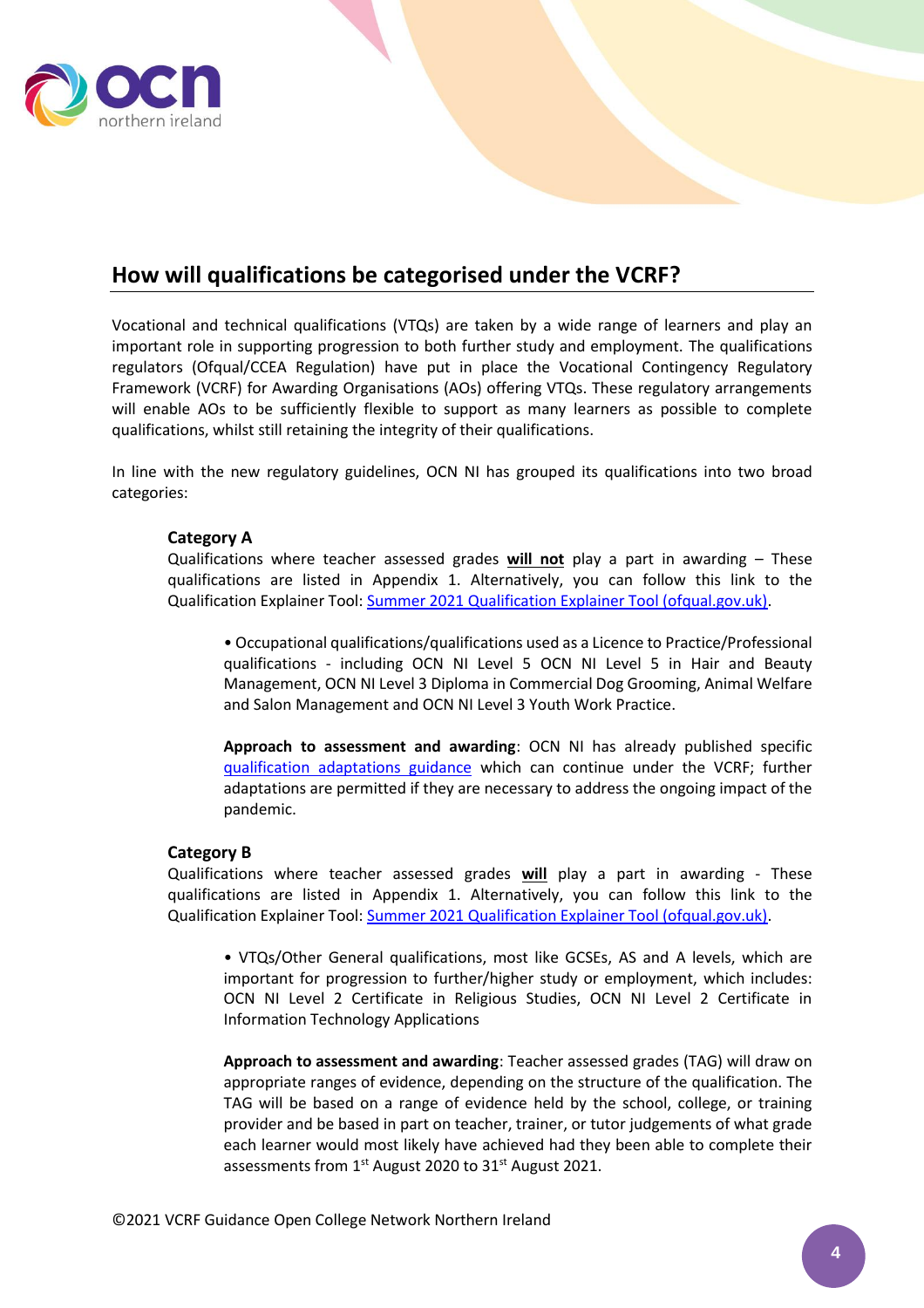

**Please note: This information does not apply to the Level 1 and Level 2 Essential Skills qualifications in Communication and Application of Number. Please see 'OCN NI Guidance for Exceptional Arrangements for Assessing and Grading for Essential Skills Qualifications in Summer 2021'.**

### <span id="page-4-0"></span>**Which learners will receive teacher assessed grades?**

Learners taking vocational or technical qualifications, or other general qualifications from 1<sup>st</sup> August 2020 to 31<sup>st</sup> August 2021 may be eligible to receive teacher assessed grades. These qualifications must feature in Appendix 1 – Category B qualification or by following this link to the Qualification Explainer Tool: Summer 2021 Qualification Explainer Tool (ofqual.gov.uk) Centres should allocate these grades following review of this guidance. This can include some learners being assessed on units in the first year of a two-year course.

If your qualification or course is not listed in Appendix 1 please email [compliance@ocnni.org.uk](mailto:compliance@ocnni.org.uk) with your contact details and the qualification/course ID and title.

OCN NI has provided an Infographic (Appendix 4) to help illustrate these categories.

### <span id="page-4-1"></span>**What will happen with other vocational and technical qualifications?**

Some qualifications - Category A (Appendix 1) demonstrate occupational competence/professional or Licence to Practice (LtP) qualifications. Teacher assessed grades cannot be applied to Group A qualifications. OCN NI will continue to encourage adaptations to be made to assessments or to delivery models, as long as this does not undermine the reliability of the result and where assessments can still take place in line with social distancing guidelines.

In some cases, where qualifications directly signal occupational competence or function as a licence to practice, it may not be safe or meet employers' requirements to do either of these. There may be no option but to wait until normal assessments can happen again. If you wish to delay, please contact our Customer Services Team (customerservices@ocnni.org.uk) to amend your Run end date.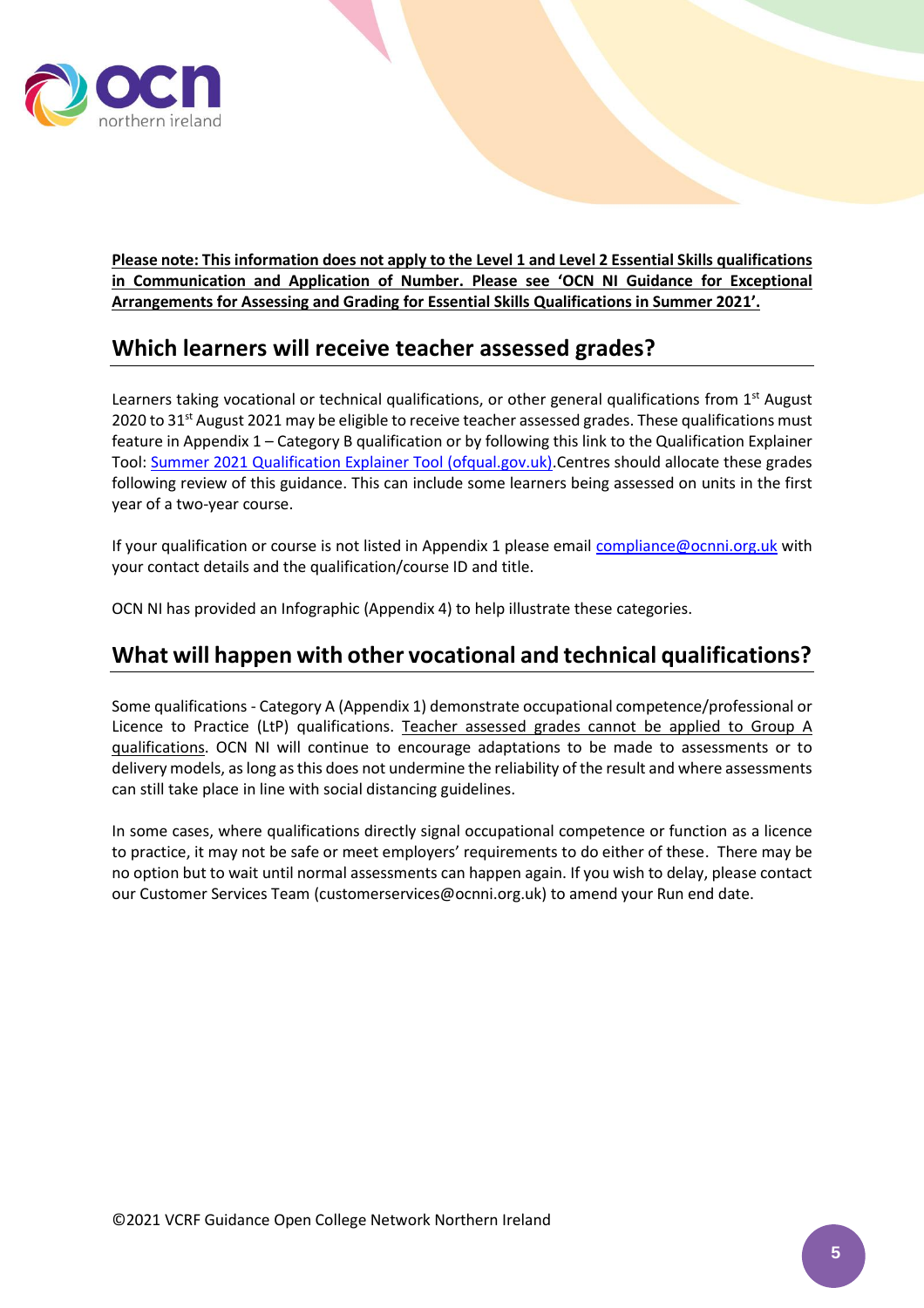

# <span id="page-5-0"></span>**Determining a Teacher Assessed Grade (TAG)**

Centres should consider the standard at which each learner has performed over the course of study. This judgement should be based on the evidence of a learner's performance on the subject content which they have been taught, whether in the classroom or via remote learning. We believe this approach is in the best interests of learners. Assessors under the supervision of Heads of Centre must consider each learner's performance. A written record that should be retained to document the reasons for which each teacher assessed grade has been submitted. OCN NI have provided a proforma to capture this process (See Appendix 2).

In coming to this judgement, centres should seek to make it no easier or harder for a learner to achieve a particular grade this year compared to previous years, while bearing in mind that learners in 2021 might not have been taught all the content and so might not demonstrate such a broad range of knowledge, skills and understanding.

For centres with relatively large and stable cohorts, historical data can provide a useful guide to the expected profile of results and will enable centres to check that they have not been overly harsh or lenient in their assessment of the 2021 cohort compared to previous years.

**Teacher assessment judgements should be based on a holistic professional judgement, balancing the different sources of evidence.** 

#### **Minimum Evidential Threshold/Sources of Evidence**

Assessors should draw on all existing records and available evidence. It is important that the judgements are objective, and they should only take account of the evidence about learner performance. This will include the following, where it is available and does not require centres to contravene public health instructions.

#### **Possible evidence**

**Records of each learner's performance throughout their study**, including, for example, progress review data, classwork, bookwork and/or participation in performances in subjects where this is assessed, e.g., sport, hospitality. This can also include substantial class or homework (including work that took place during remote learning)

**Performance in any assessments required for the qualification**, even if this has not been fully completed. Centres should continue teaching for as long as possible, to cover as much of the specification content as possible and they should aim to assess learners on as broad a range of specification content as they can. **We would encourage centres to try to ensure learners have completed at least one assessment against each unit in their qualification.**

**Prior attainment in units already completed (banked units).** Where possible, assessors should seek to find relevant compensation across banked units and assessment criteria not yet met (cross referencing/mapping evidence).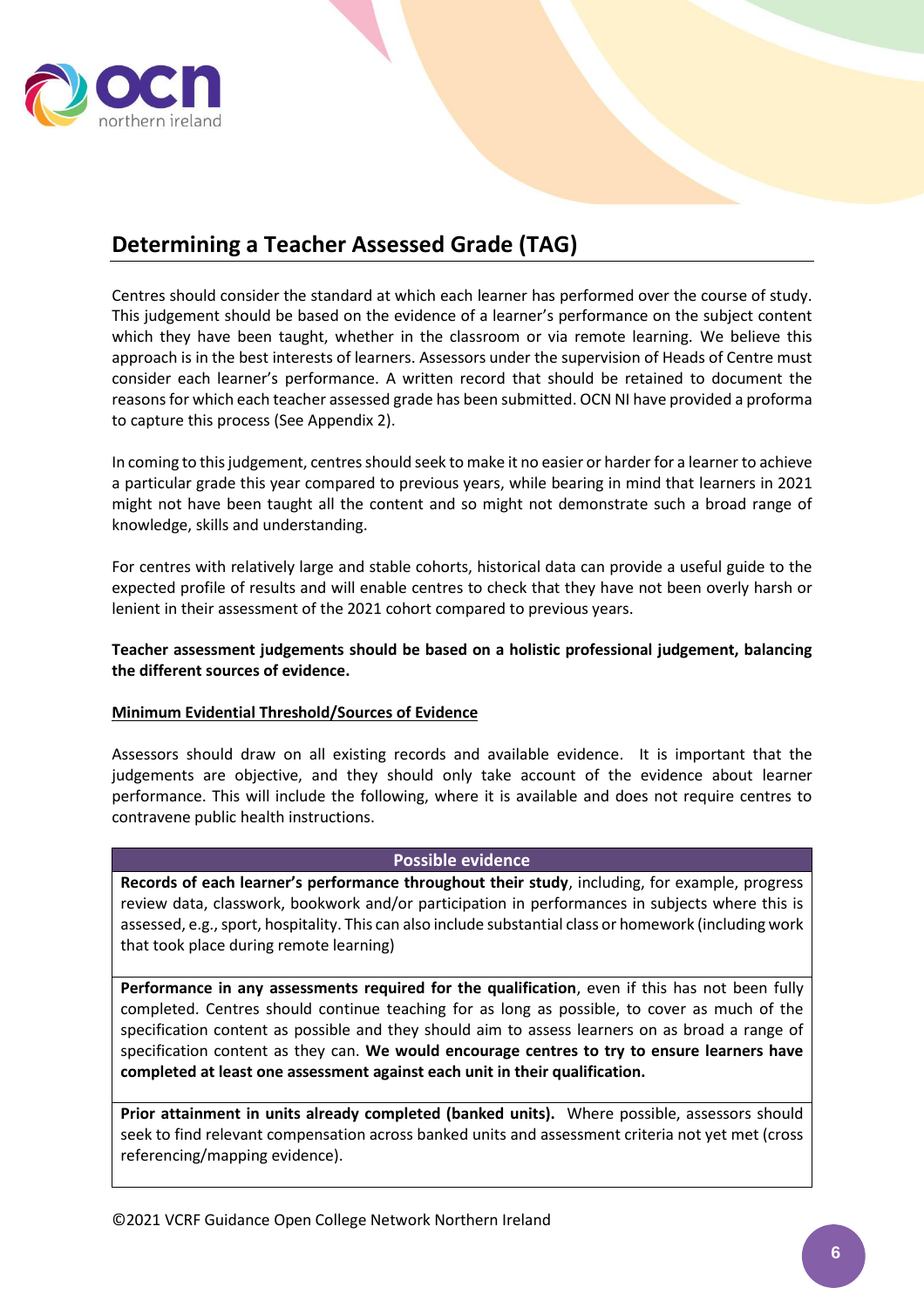

**Any other relevant information that provides objective evidence** of educational attainment within the subject.

Centres will need to be flexible where some learners have missed particular assessments, through no fault of their own.

OCN NI will not prescribe the evidence that centres must use. Assessors can draw on existing records and available evidence from any point in the course.

There is no requirement to set additional assessment or homework tasks for determining an assessment grade, however we would encourage the continuation of learning. No learner should be disadvantaged if they are unable to complete any work set after schools/colleges and other centres were closed. Where learners have completed additional work after these closures, caution should be exercised where that evidence suggests a change in performance.

Centres must retain records of learner work, any written reasoning and any annotated work or notes made in reaching a teacher assessed grade for each learner (See Appendix 2). OCN NI may elect to request and verify supporting evidence at its discretion.

### <span id="page-6-0"></span>**Reasonable Adjustments and Special Considerations**

Where learners have agreed reasonable adjustments or access arrangements, the judgement should take account of likely achievement with the reasonable adjustment/access arrangement in place.

Special consideration requests can be applied, if a learner is unable to take an assessment or suffers a traumatic event that might affect their performance. Judgements should reflect how learners would have performed under ordinary circumstances.

Please refer to the OCN NI Reasonable Adjustment and Special Consideration Policy for further information.

### <span id="page-6-1"></span>**Department Approval**

Each set of centre submissions for a qualification must be reviewed by the assessor and the IQA. This process should be overseen by the Head of Centre.

Where a staff member might have a personal interest in the performance of a candidate (for example, a relative), this must be disclosed to the Head of Centre. The Head of Centre must make appropriate arrangements to ensure any perceived or actual conflict of interest is appropriately addressed.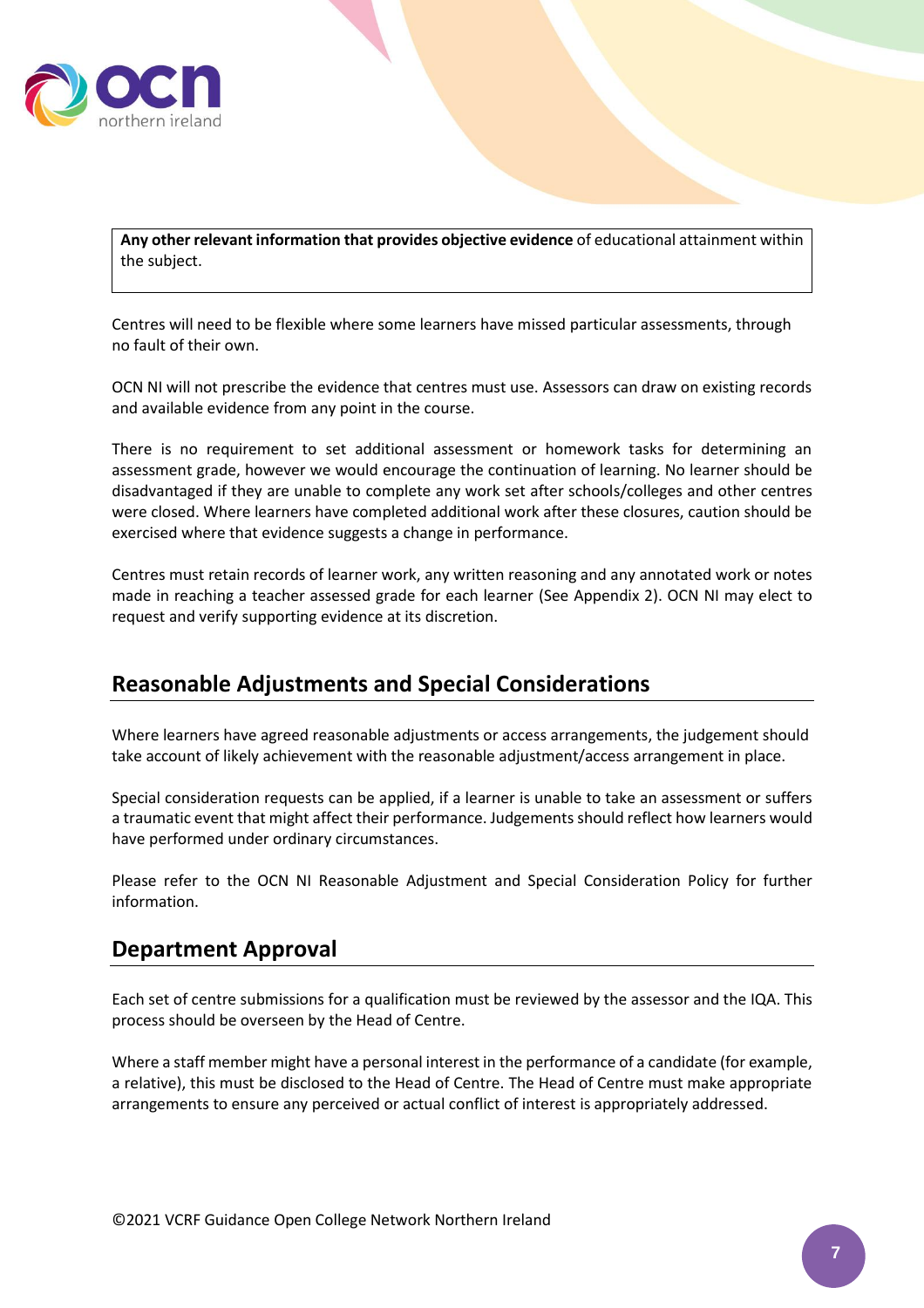

## <span id="page-7-0"></span>**Head of Centre Approval and Declaration**

The Head of Centre will be required to confirm that the teacher assessed grades are a true representation of learner performance. If the Head of Centre is unavailable to do this, they may delegate this duty to the Head of Quality Assurance. In reviewing these teachers assessed grades, the Head of Centre should consider previous year results, if there is a material difference in the results profile expected in 2021, centres must be able to explain why its results are significantly out of line with past performance.

**The Head of Centre will be required to submit the following declaration when the data is submitted. OCN NI only requires the Head of Centre to sign off this declaration once to cover all OCN NI VTQ qualifications they are submitting teacher assessed grades for.**

**Please note: This declaration does not apply to the Level 1 and Level 2 Essential Skills qualifications in Communication and Application of Number.** Please see 'OCN NI Guidance for Exceptional Arrangements for Assessing and Grading for Essential Skills Qualifications in Summer 2021'.

A template of the 'Head of Centre Declaration' has been provided in Appendix 3.

#### I confirm that:

- These grades have been checked for accuracy, reviewed by a second member of staff and are accurate and represent the professional judgements made by my staff.
- Grades are appropriate for each learner, in that learners entered were those already studying the qualification, and each learner has no more than one entry per subject.
- My centre has met the requirements set out by OCN NI for internal quality assurance.
- I am satisfied that each learner's grade is based on an appropriately broad range of evidence and is their own work.
- Access arrangements and reasonable adjustments were provided with appropriate input from the SENCo and other specialists (and where they were not, that has been considered).
- My staff and I have taken note of the guidance from OCN NI about minimising bias, and I am confident that the judgements are fair.
- All relevant student evidence and records are available for inspection, as necessary.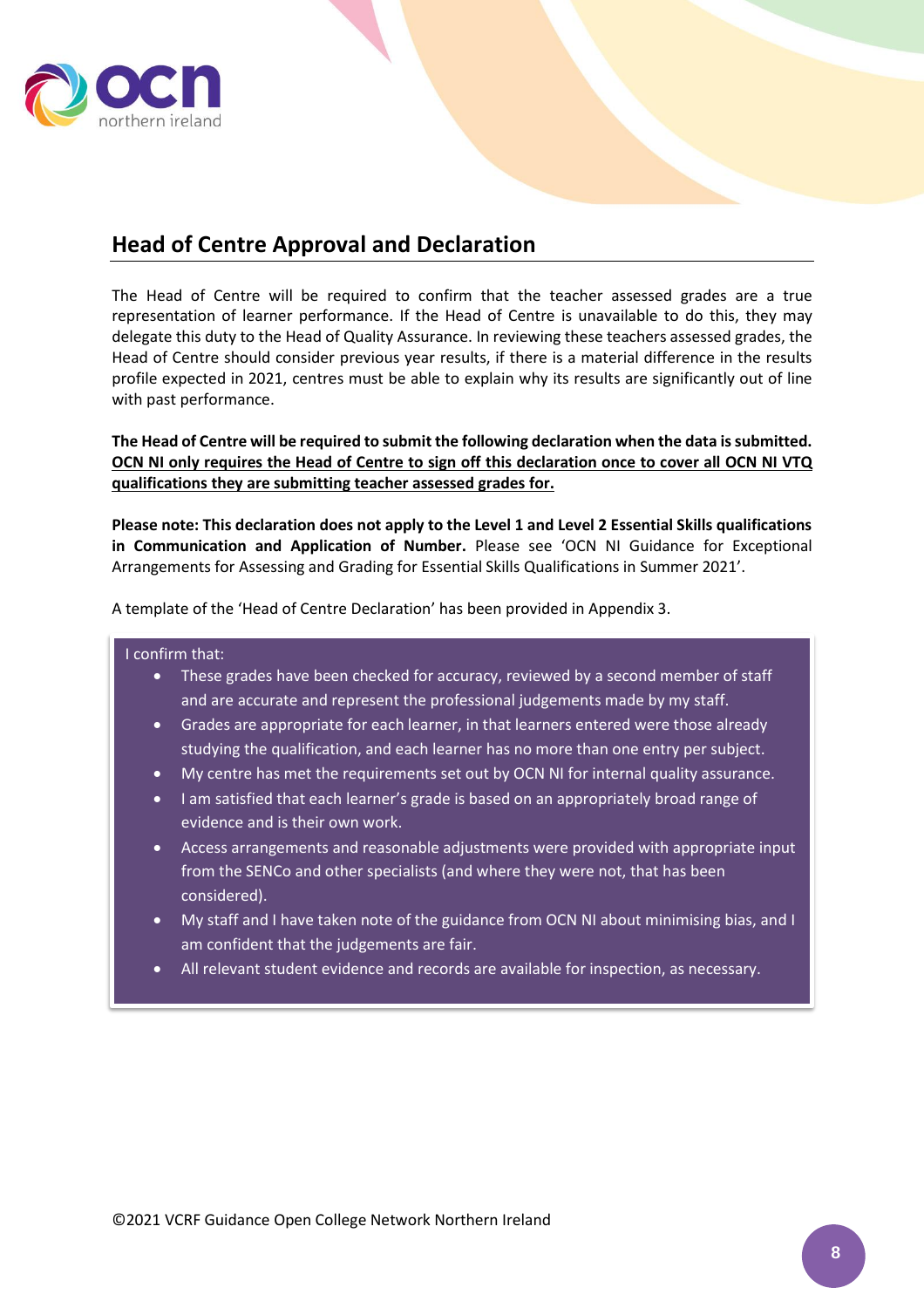

### <span id="page-8-0"></span>**How to Submit Results**

OCN NI has adapted QuartzWeb to collect this data in a way that is as straightforward as possible for the centre. OCN NI has prepared a guidance video on how to submit the results, this can be accessed through the OCN NI website section of the OCN NI website.

Centres can now commence the work to generate teacher assessed grades. Results can be uploaded to QuartzWeb from the 12<sup>th</sup> April 2021.

**To ensure your certificates are issued by 10th August 2021 (AS and A-level results day) and the 12th August 2021 (GCSE results day), centres should ensure their results are uploaded accurately by 28th May 2021. If results are uploaded after this date or are inaccurate, there is no guarantee that OCN NI will be able to process certificates by the respective day. Where requested information has not been provided by the centre or quality assurance issues have not yet been resolved this may cause a delay in certification.**

If you do not require your certificates by results day, TAGs must be uploaded by  $1<sup>st</sup>$  December 2021.

For learners who are expected to finish their qualification by 2022, Year 11/first year results should be received no later than 1<sup>st</sup> December 2021. Please note, certificates will not be generated until completion of the qualification.

### <span id="page-8-1"></span>**Will there be a right of appeal?**

There may be some learners who feel that their teacher assessed grades results from this period do not properly reflect their ability. OCN NI are focused on minimising any disadvantage to learners as a result of these unprecedented circumstances, including allowing appeals where appropriate.

For our qualifications, the proposed conditions set out a two-stage process:

- 1. **Centre review**. A review of a grade carried out by the centre based on a procedural or administrative error.
- 2. **OCN NI review**. A review of a grade where it is felt that there has been a procedural failing by the centre or that the grade reflects an unreasonable academic judgement or exercise by the centre.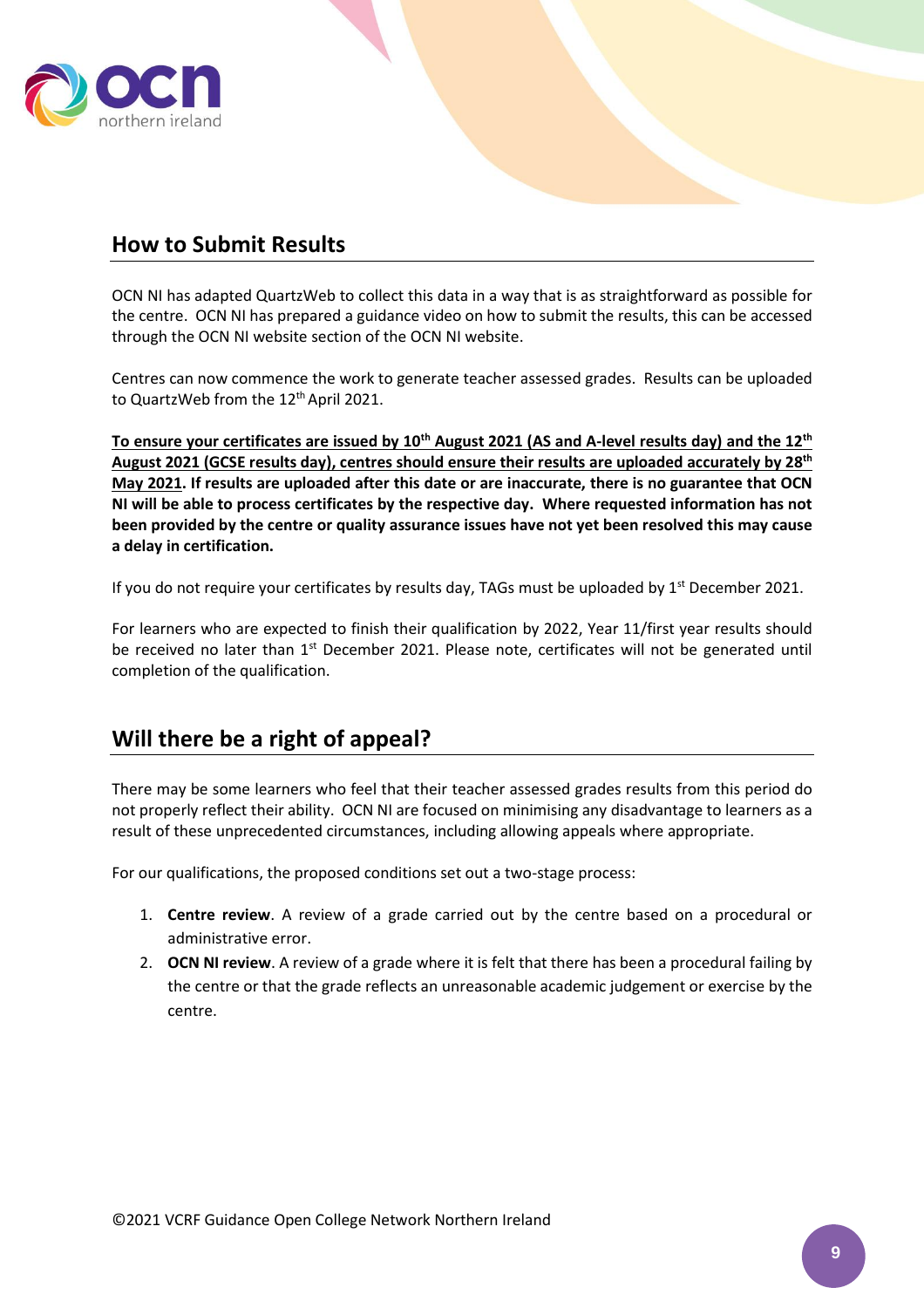

### <span id="page-9-0"></span>**External Quality Assurance**

OCN NI must undertake quality assurance of the teacher assessed grades, this will draw upon relevant and appropriate information such as historical centre performance profiles, centre risk profiles and the plausibility of results based upon banked unit data.

OCN NI must take all reasonable steps to ensure that the approach and evidence centres use to determine a teacher assessed grade is appropriate and in line with the minimum evidential threshold. OCN NI will conduct random sampling of grades and submitted evidence to ensure process and practice carried out at the centre are reliable and valid so that the award can be made. This will be carried out remotely and evidence must be made available upon request. OCN NI is aware of the additional burden on centres and will try to mitigate this as far as possible.

Where necessary, OCN NI may request centres to provide further information to support the centres results profile e.g., in comparison to past performance.

OCN NI cannot issue results, where requested information has not been provided by the centre or quality assurance issues have not yet been resolved.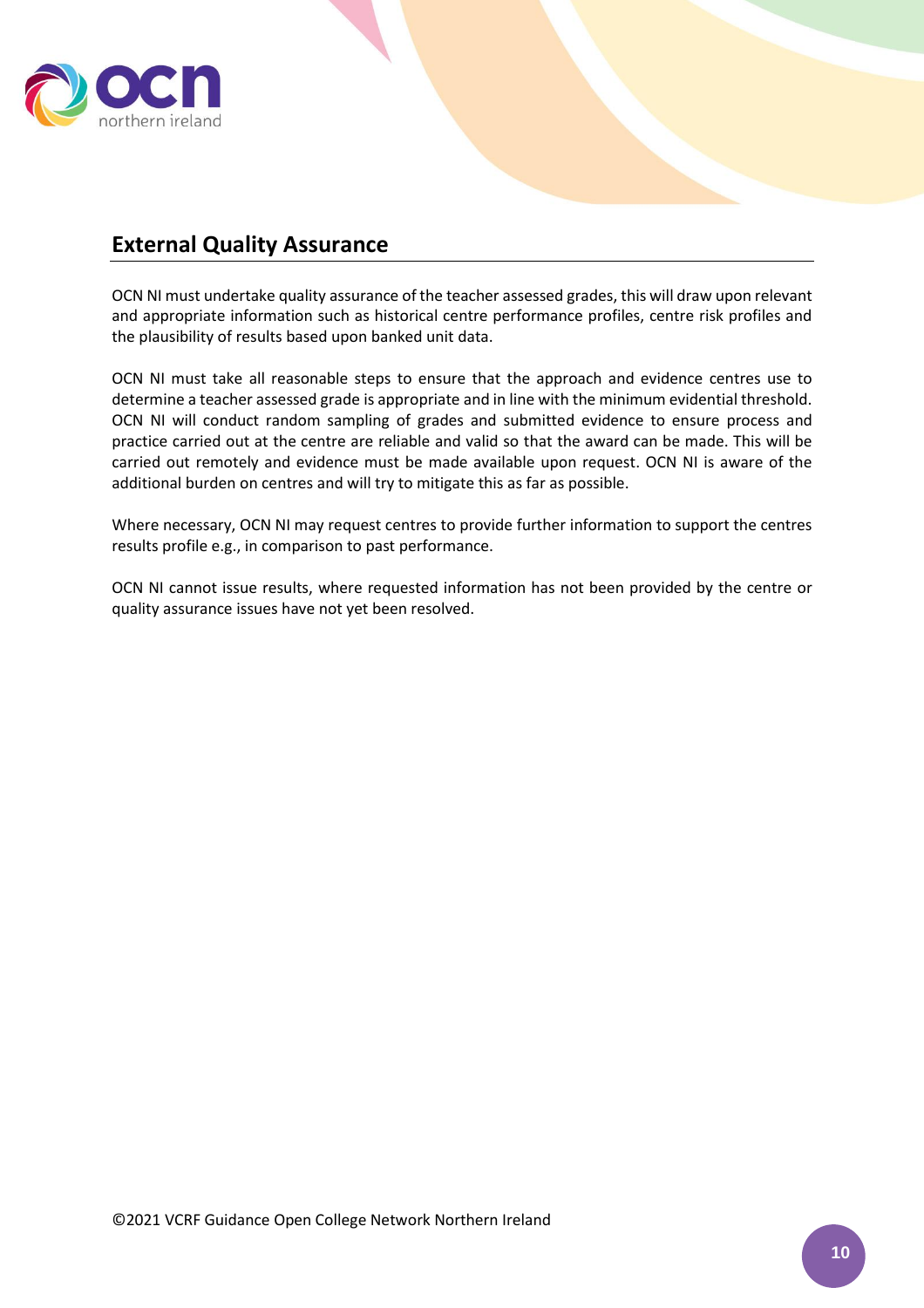

# <span id="page-10-0"></span>**Centre action checklist**

Prior to your submission of a teacher assessed grade, please ensure you have completed the checklist **before** making your submissions.

| <b>Step and Timeframes</b>             | <b>Activity</b>                                                                                                                                                                                                                                                           | <b>Confirmation</b> |
|----------------------------------------|---------------------------------------------------------------------------------------------------------------------------------------------------------------------------------------------------------------------------------------------------------------------------|---------------------|
|                                        |                                                                                                                                                                                                                                                                           | (Y/N)               |
| Guidance, information and<br>readiness | OCN NI guidance materials and videos have been<br>considered and shared with all relevant staff.                                                                                                                                                                          |                     |
|                                        | Eligibility of qualifications to received TAG's has<br>been confirmed (Appendix 1)                                                                                                                                                                                        |                     |
|                                        | A quality assurance process has been agreed to<br>consistency<br>teachers<br>ensure<br>across<br>and<br>qualifications.                                                                                                                                                   |                     |
| <b>Evidence Gathering</b>              | The assessor has evaluated and collated the<br>learner evidence available and determined the<br>teacher assessed grade.  When carrying out this<br>activity the assessor has completed the Decision<br>Making Proforma (Appendix 2) and ensured robust<br>record keeping. |                     |
|                                        | (For reference OCN NI have provided a video<br>illustrating 'How to Complete the Decision Marking<br>Proforma' which can be accessed via the OCN NI<br>Website)                                                                                                           |                     |
|                                        | Marksheet signed off by the Assessor and IV                                                                                                                                                                                                                               |                     |
| Review of Evidence                     | All available evidence has been internally verified<br>and the Decision Making Proforma and results<br>approved and co-signed by the IQA                                                                                                                                  |                     |
|                                        | Head of Centre signed off and submission of Head<br>of Centre Declaration to<br>compliance@ocnni.org.uk (Appendix 3)                                                                                                                                                      |                     |
| Submission of grades                   | Grades have been submitted via QuartzWeb<br>accurately and before the deadline.                                                                                                                                                                                           |                     |
|                                        | (For reference OCN NI have provided a video<br>illustrating 'How to Upload Results Summer 2021'<br>which can be accessed via the OCN NI Website).                                                                                                                         |                     |
|                                        | Completed Decision Making Proforma has been<br>submitted to compliance@ocnni.org.uk.                                                                                                                                                                                      |                     |
|                                        | The information on the proforma accurately reflect<br>the results uploaded to QuartzWeb and this                                                                                                                                                                          |                     |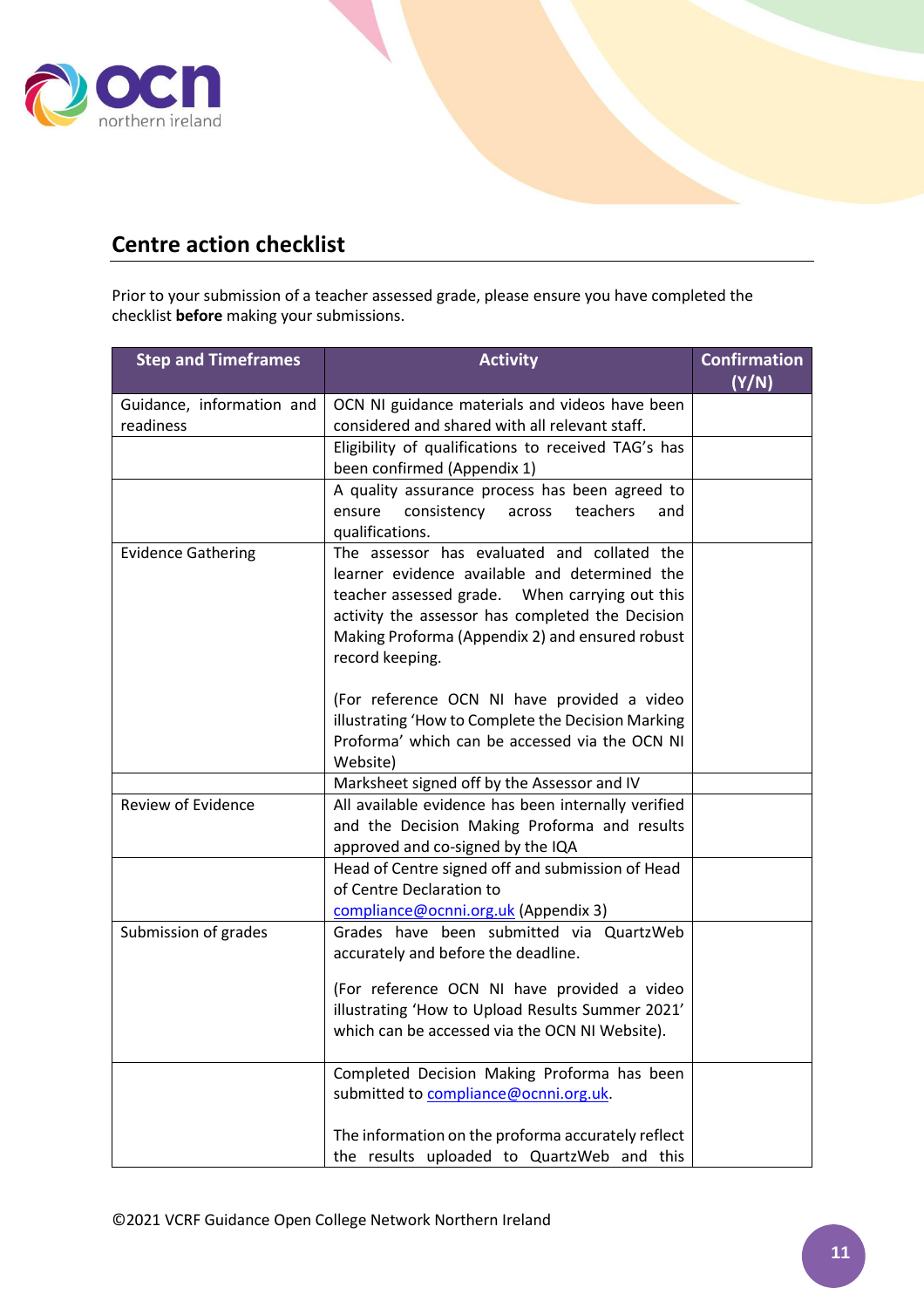

|                                     | proforma clearly state the Run ID in the title of the                 |  |
|-------------------------------------|-----------------------------------------------------------------------|--|
|                                     | document.                                                             |  |
| Post result submission              | Evidence has been retained for possible OCN NI                        |  |
|                                     | EV activity.                                                          |  |
| <b>OCN NI External Verification</b> | Where the evidence submitted to OCN NI is considered reasonable,      |  |
| activities                          | centre grades will proceed to award. If necessary, additional         |  |
|                                     | evidence may be requested and reviewed.                               |  |
|                                     | Where OCN NI still has concerns, there will be engagement with the    |  |
|                                     | centre                                                                |  |
|                                     | After the issue of results, students will have the right to appeal to |  |
|                                     | their centres and to OCN NI.                                          |  |

Please note: Fully completed units, which have been Assessed and IV'd should follow the normal working practice of quality assurance and submission.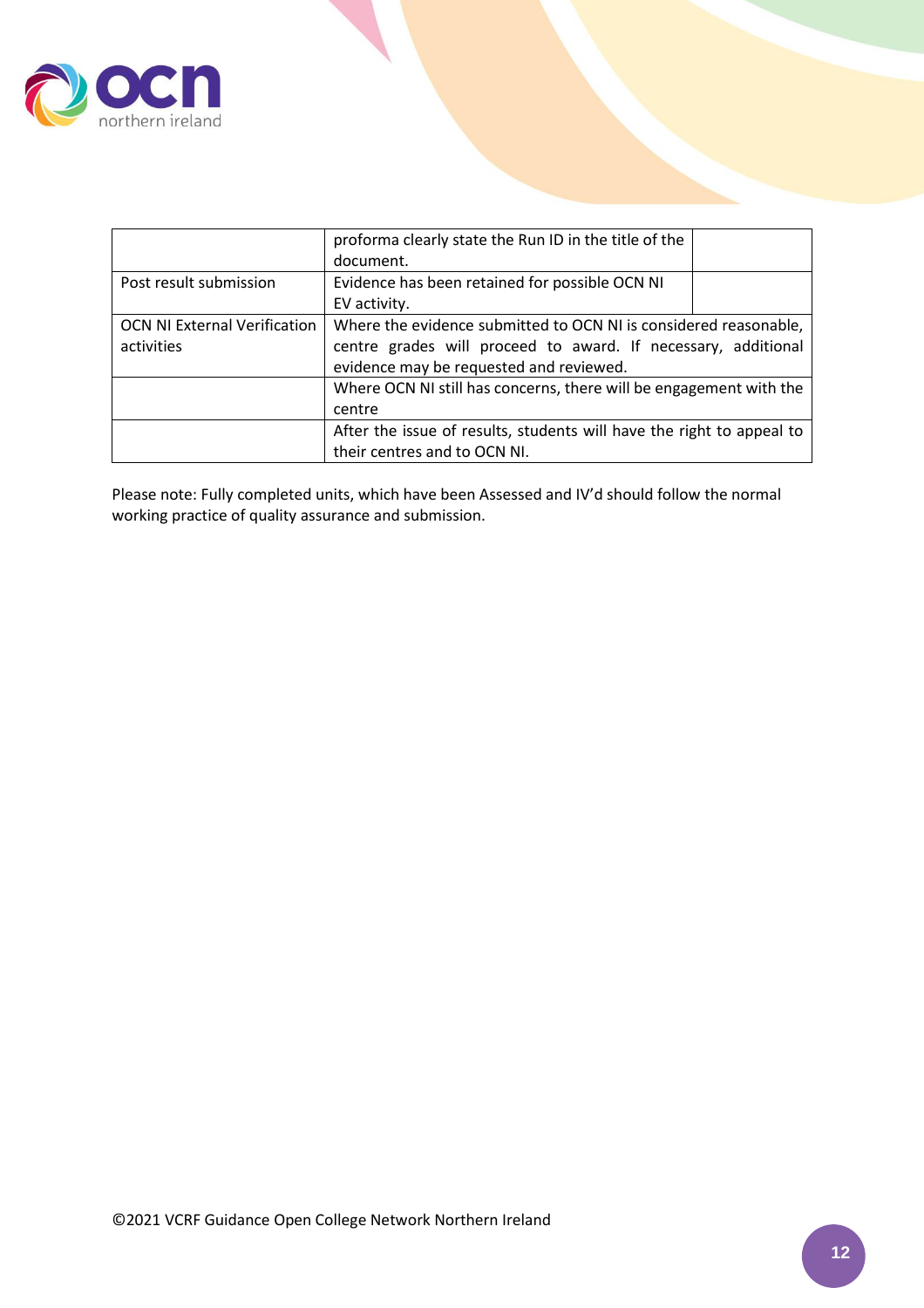

# <span id="page-12-0"></span>**Additional Support Guidance**

- How to Complete the VTQ Decision Making Proforma (Video)
- How to Upload VTQ VCRF Results 2021 (Video)
- OCN NI VTQ Qualifications Guidance for the Vocational Contingency Regulatory Framework (VCRF) (Webinar - You can register for these events by visiting [www.ocnni.org.uk/events](http://www.ocnni.org.uk/events))
- VCRF Frequently Asked Questions
- Appeals Policy
- Reasonable Adjustments and Special Consideration Policy

These resource materials are available on the OCN NI Website. For login access please contact [customerservices@ocnni.org.uk](mailto:customerservices@ocnni.org.uk)

### <span id="page-12-1"></span>**Contact details**

If you have any queries about the OCN NI operating procedures or would like to discuss seeking approval to deliver further qualifications or endorsed courses, please do not hesitate to contact us.

| <b>Nature of query</b>                 | Who to contact              | email address & tel no        |
|----------------------------------------|-----------------------------|-------------------------------|
| General queries                        | <b>Customer Services</b>    | customerservices@ocnni.org.uk |
| Course administration                  |                             | Tel: 028 90463990             |
| Online registration &                  |                             |                               |
| certification (Quartz)                 |                             |                               |
| Qualification/course approval          |                             |                               |
| enquiries                              |                             |                               |
| <b>Essential Skills</b>                | <b>Essential Skills</b>     | essentialskills@ocnni.org.uk  |
| <b>Essential Skills administration</b> |                             | Tel: 028 90463990             |
| Essential Skills paper request         |                             |                               |
| Ofqual/CCEA regulations                | <b>Compliance and Audit</b> | compliance@ocnni.org.uk       |
| <b>OCN NI Accreditation</b>            |                             | Tel: 028 90463990             |
| regulations                            |                             |                               |
| Quality review/Centre                  |                             |                               |
| monitoring                             |                             |                               |
| Internal verification                  |                             |                               |
| Assessment                             |                             |                               |
| Complaints                             |                             |                               |
| Fees                                   | <b>Accounts</b>             | accounts@ocnni.org.uk         |
| <b>Invoices</b>                        |                             | Tel: 028 90463990             |

It is our policy to deal with queries in a clear and friendly manner, with no undue delay and preferably within 48 hours. If we are unable to respond fully within 48 hours, we will provide you with an estimated response date.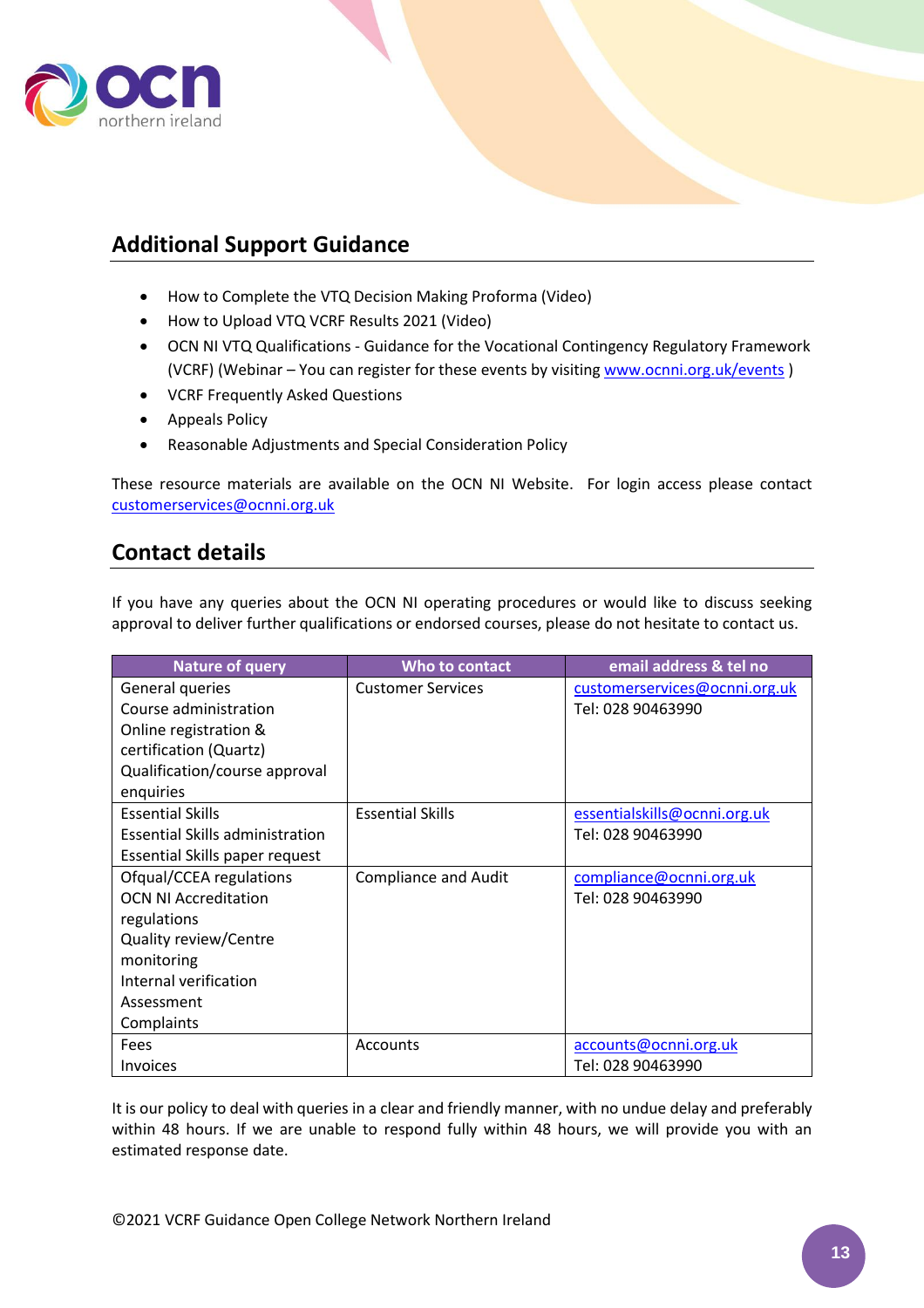

Enquiries are received initially by team members as indicated above and then, if necessary, transferred to the relevant person/team within the OCN NI.

Office hours are 0900 to 1700 Monday to Thursday and 0900 to 1600 Friday (excluding Public and Bank Holidays and Christmas closure) with voicemail available outside of normal office hours.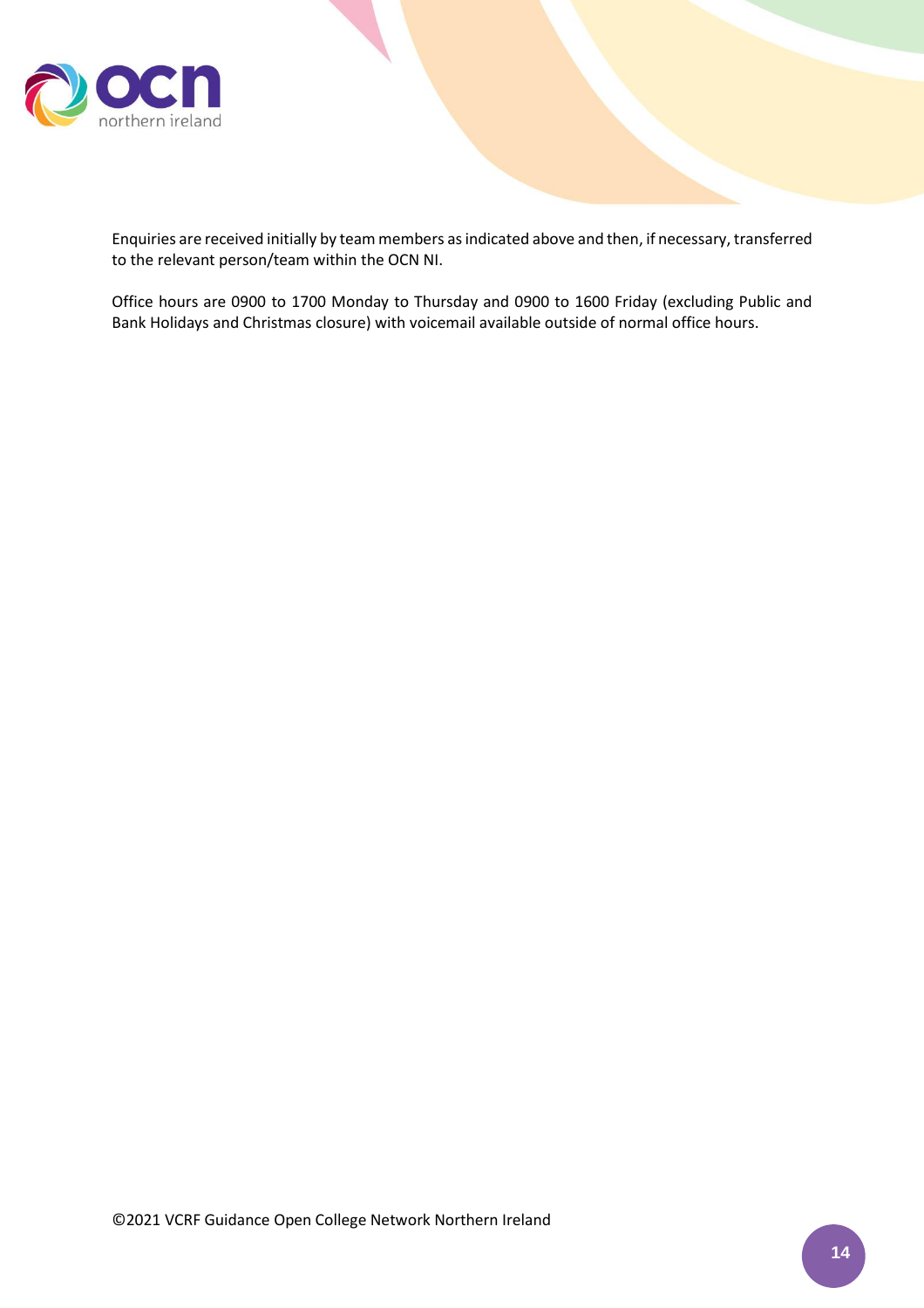

# <span id="page-14-0"></span>**Appendix 1 – Qualification Eligibility**

Qualifications are in alphabetical order or can be searched by selecting CTRL + F on your keypad and entering the qualification name or number. Alternatively, you can follow this link to the Qualification Explainer Tool[: Summer 2021 Qualification Explainer Tool \(ofqual.gov.uk\).](https://analytics.ofqual.gov.uk/apps/AllQualifications/summer2021tool/)

If your qualification or course is not listed in Appendix 1 please email **compliance@ocnni.org.uk** with your contact details and the qualification/course ID and title.

**Category A Qualifications -** Qualifications where teacher assessed grades **will not** play a part in awarding.

| <b>Category A Qualifications</b>                                                             |                      |  |
|----------------------------------------------------------------------------------------------|----------------------|--|
|                                                                                              | <b>Qualification</b> |  |
| <b>Qualification Title</b>                                                                   | <b>Number</b>        |  |
| OCN NI Level 2 Award in Agricultural Business Operations                                     | 601/4626/6           |  |
| OCN NI Level 2 Award in Skills for Working in the Animal Industry                            | 603/4768/5           |  |
| OCN NI Level 2 Award in Youth Work Practice                                                  | 601/2777/6           |  |
| OCN NI Level 2 Certificate in Agricultural Business Operations                               | 601/4627/8           |  |
| OCN NI Level 2 Certificate In Holistic Health and Complementary Therapies                    | 601/2685/1           |  |
| OCN NI Level 2 Extended Certificate in Skills for Working in the Animal Industry             | 603/4771/5           |  |
| OCN NI Level 3 Award in Agricultural Business Development                                    | 601/8356/1           |  |
| OCN NI Level 3 Award in Assessing Vocationally Related Achievement                           | 601/5712/4           |  |
| OCN NI Level 3 Award in Digital Prototype Design and Manufacture                             | 603/4198/1           |  |
| OCN NI Level 3 Award in Pet First Aid and Cardiopulmonary Cerebral Resuscitation             | 603/6628/X           |  |
| OCN NI Level 3 Award in Understanding the Principles and Practices of Assessment             | 601/5713/6           |  |
| OCN NI Level 3 Certificate in Agricultural Business Development                              | 601/8984/8           |  |
| OCN NI Level 3 Certificate in Commercial Dog Grooming and Salon Management                   | 603/2765/0           |  |
| OCN NI Level 3 Certificate In Holistic Health and Complementary Therapies                    | 601/2776/4           |  |
| OCN NI Level 3 Diploma in Agricultural Business Development                                  | 601/8985/X           |  |
| OCN NI Level 3 Diploma in Commercial Dog Grooming, Animal Welfare and Salon Management       | 603/6715/5           |  |
| OCN NI Level 3 Diploma in Health and Social Care (Northern Ireland)                          | 603/6716/7           |  |
| OCN NI Level 3 Diploma in the Theory of Holistic Health and Complementary Therapies          | 603/1794/2           |  |
| OCN NI Level 3 Diploma in Youth Work Practice                                                | 603/3263/3           |  |
| OCN NI Level 3 Extended Certificate in Agricultural Business Development                     | 603/2981/6           |  |
| OCN NI Level 4 Award in the Internal Quality Assurance of Assessment Processes and Practice  | 601/5715/X           |  |
| OCN NI Level 4 Award in Understanding the Internal Quality Assurance of Assessment Processes | 601/5714/8           |  |
| and Practice                                                                                 |                      |  |
| OCN NI Level 4 Certificate in Concrete Construction Detailing and Drafting                   | 601/9037/1           |  |
| OCN NI Level 4 Certificate in Hydraulic and Pneumatic Systems                                | 603/6626/6           |  |
| OCN NI Level 4 Diploma in Medical Science                                                    | 601/8884/4           |  |
| OCN NI Level 5 Award in Hair and Beauty Management                                           | 603/5186/X           |  |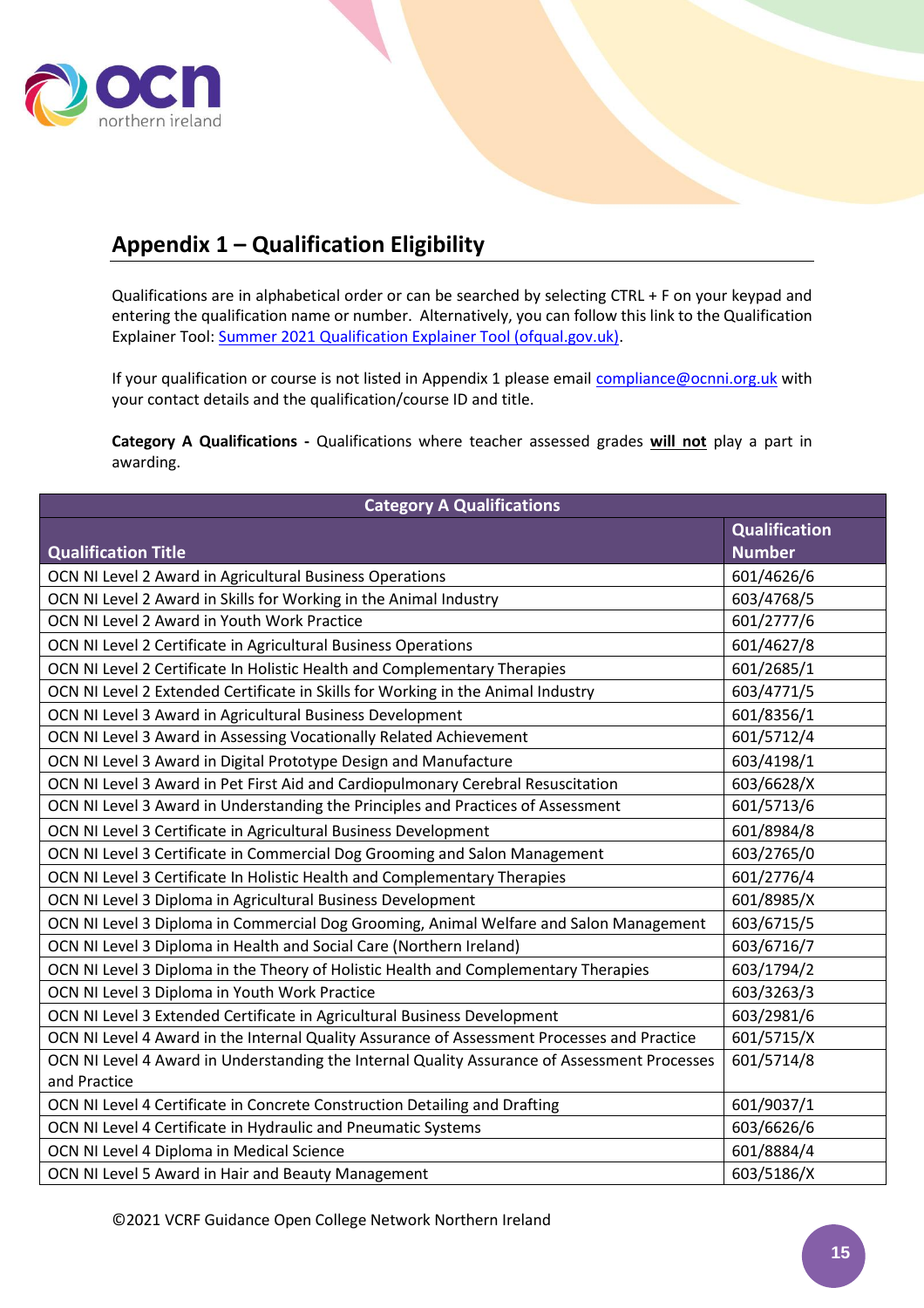

| OCN NI Level 5 Certificate in Digital Prototype Design and Manufacture | 603/4200/6 |
|------------------------------------------------------------------------|------------|
| OCN NI Level 5 Certificate in eSports                                  | 603/6231/5 |
| OCN NI Level 5 Certificate in Hair and Beauty Management               | 603/5182/2 |
| OCN NI Level 5 Diploma in eSports                                      | 603/6230/3 |
| OCN NI Level 5 Diploma in Hair and Beauty Management                   | 603/5184/6 |
| OCN NI Level 5 Extended Certificate in Hair and Beauty Management      | 603/5183/4 |
| OCN NI Level 5 Extended Diploma in eSports                             | 603/6229/7 |
| OCN NI Level 5 Extended Diploma in Hair and Beauty Management          | 603/5185/8 |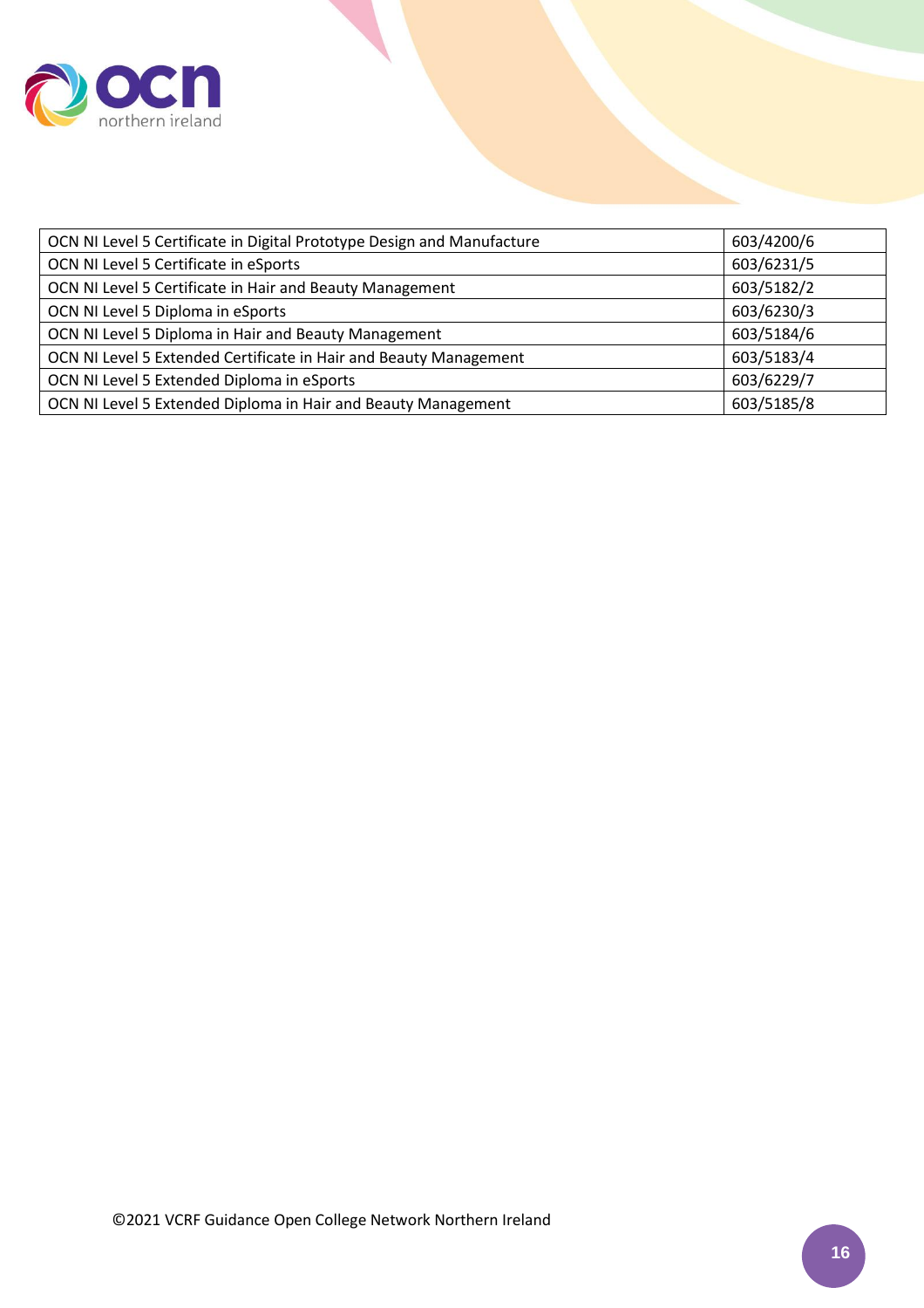

**Category B Qualifications -** Qualifications where teacher assessed grades **will** play a part in awarding.

| <b>Category B Qualifications</b>                                             |                      |  |
|------------------------------------------------------------------------------|----------------------|--|
|                                                                              | <b>Qualification</b> |  |
| <b>Qualification Title</b>                                                   | <b>Number</b>        |  |
| OCN NI Entry Level Award in College Orientation (Entry 3)                    | 601/3832/4           |  |
| OCN NI Entry Level Award in Developing Skills for Life (Entry 1)             | 603/1969/0           |  |
| OCN NI Entry Level Award in Developing Skills for Life (Entry 3)             | 603/1972/0           |  |
| OCN NI Entry Level Award in French (Entry 3)                                 | 601/1261/X           |  |
| OCN NI Entry Level Award in Greek (Entry 3)                                  | 601/1312/1           |  |
| OCN NI Entry Level Award in Healthy Living (Entry 3)                         | 601/3276/0           |  |
| OCN NI Entry Level Award in ICT Skills (Entry 3)                             | 600/8223/9           |  |
| OCN NI Entry Level Award in Irish (Entry 3)                                  | 601/8260/X           |  |
| OCN NI Entry Level Award in Italian (Entry 3)                                | 601/1332/7           |  |
| OCN NI Entry Level Award in Japanese (Entry 3)                               | 601/1251/7           |  |
| OCN NI Entry Level Award in Managing Personal Finances (Entry 3)             | 601/3312/0           |  |
| OCN NI Entry Level Award in Parenting Skills (Entry 3)                       | 601/3274/7           |  |
| OCN NI Entry Level Award in Personal and Social Development (Entry 3)        | 601/3271/1           |  |
| OCN NI Entry Level Award in Personal Success and Well-Being (Entry 3)        | 601/5331/3           |  |
| OCN NI Entry Level Award In Polish (Entry 3)                                 | 601/1313/3           |  |
| OCN NI Entry Level Award in Portuguese (Entry 3)                             | 601/1229/3           |  |
| OCN NI Entry Level Award In Russian (Entry 3)                                | 601/1306/6           |  |
| OCN NI Entry Level Award in Spanish (Entry 3)                                | 601/1320/0           |  |
| OCN NI Entry Level Award in Substance Misuse (Entry 3)                       | 601/3331/4           |  |
| OCN NI Entry Level Award In Using ICT Systems (Entry 3)                      | 600/6917/X           |  |
| OCN NI Entry Level Award in Vocational Skills (Entry 3)                      | 601/3678/9           |  |
| OCN NI Entry Level Certificate in Developing Skills for Life (Entry 1)       | 603/1975/6           |  |
| OCN NI Entry Level Certificate in Developing Skills for Life (Entry 3)       | 603/2084/9           |  |
| OCN NI Entry Level Certificate in Essential Skills - Adult Literacy          | 601/8226/X           |  |
| OCN NI Entry Level Certificate in Essential Skills - Adult Numeracy          | 601/8225/8           |  |
| OCN NI Entry Level Certificate in Personal Success and Well-Being (Entry 3)  | 601/5332/5           |  |
| OCN NI Entry Level Certificate in Preparation for Employability (Entry 3)    | 601/3150/0           |  |
| OCN NI Entry Level Certificate in Preparation for Independent Life (Entry 3) | 601/3130/5           |  |
| OCN NI Entry Level Certificate in Preparation for Work (Entry 3)             | 601/3131/7           |  |
| OCN NI Entry Level Certificate in Vocational Skills (Entry 3)                | 601/3679/0           |  |
| OCN NI Entry Level Diploma in Developing Skills for Life (Entry 1)           | 603/1970/7           |  |
| OCN NI Entry Level Diploma in Developing Skills for Life (Entry 3)           | 603/2086/2           |  |
| OCN NI Entry Level Diploma in Vocational Skills (Entry 3)                    | 601/3680/7           |  |
| OCN NI Level 1 Award in Alcohol Awareness                                    | 601/3316/8           |  |
| OCN NI Level 1 Award in Approaches to Wellbeing                              | 603/3295/5           |  |
| OCN NI Level 1 Award in Barista Skills and Counter Service                   | 603/4988/8           |  |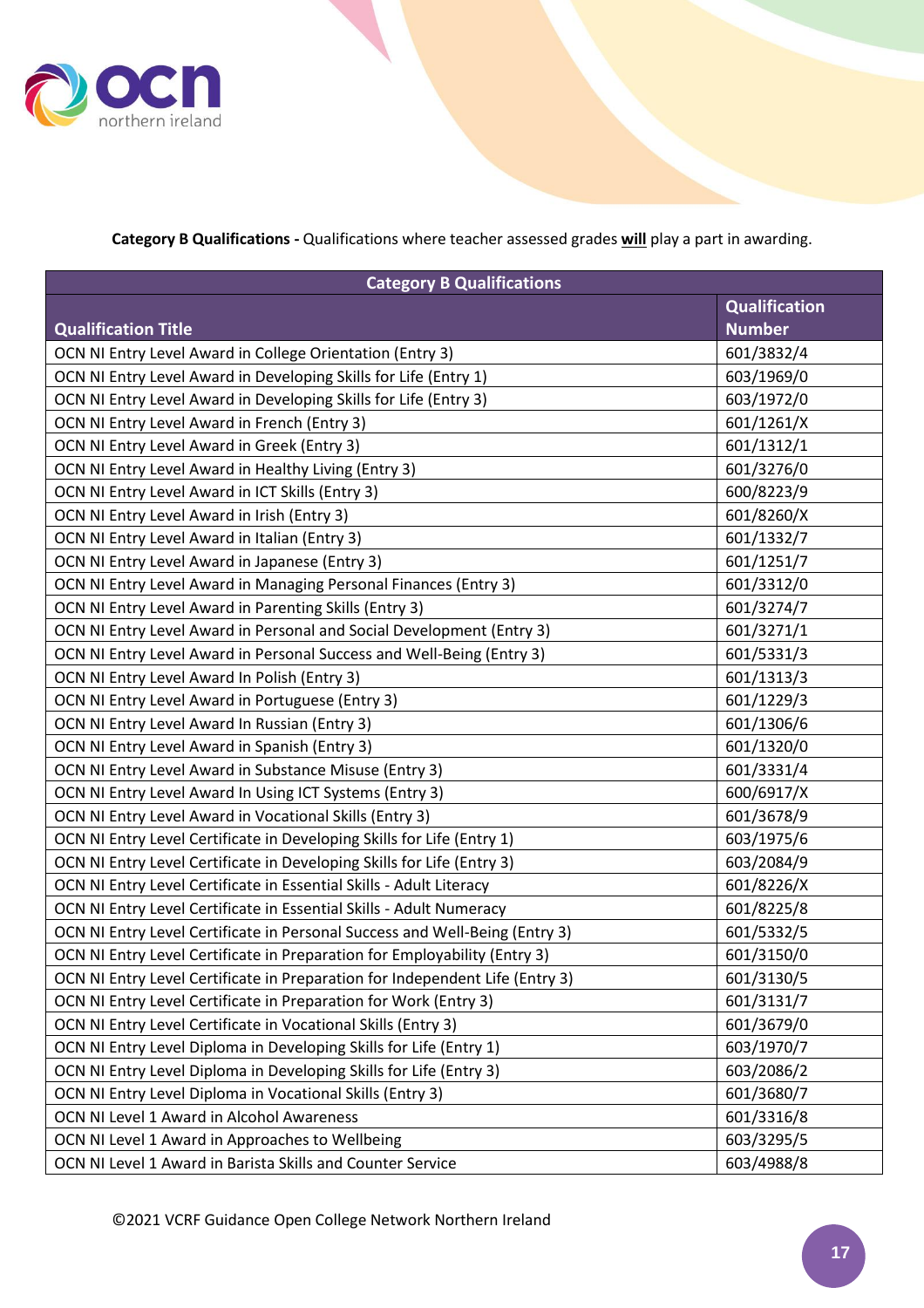

| OCN NI Level 1 Award in Business Administration                     | 601/8596/X |
|---------------------------------------------------------------------|------------|
| OCN NI Level 1 Award In Chocolate Making                            | 600/8158/2 |
| OCN NI Level 1 Award in College Orientation                         | 601/3833/6 |
| OCN NI Level 1 Award in Community Development                       | 603/0492/3 |
| OCN NI Level 1 Award in Community Independence                      | 601/8261/1 |
| OCN NI Level 1 Award in Creative Arts and Digital Technologies      | 603/2854/X |
| OCN NI Level 1 Award in Cyber Security                              | 603/6234/0 |
| OCN NI Level 1 Award in Digital Fabrication                         | 601/8079/1 |
| OCN NI Level 1 Award in Diversity and Good Relations                | 601/3334/X |
| OCN NI Level 1 Award in Drug Awareness                              | 601/3323/5 |
| OCN NI Level 1 Award in Employability Skills                        | 600/6923/5 |
| OCN NI Level 1 Award in Employability Skills                        | 603/5352/1 |
| OCN NI Level 1 Award in Engineering Skills                          | 603/0720/1 |
| OCN NI Level 1 Award in Exploring the Aviation Industry             | 603/3575/0 |
| OCN NI Level 1 Award in Exploring the Role of Cabin Crew            | 603/3576/2 |
| OCN NI Level 1 Award in Foundation Skills in Working with Children  | 601/8597/1 |
| OCN NI Level 1 Award in General Building Maintenance                | 603/5199/8 |
| OCN NI Level 1 Award in Healthy Living                              | 601/3277/2 |
| OCN NI Level 1 Award in Infant Mental Health                        | 603/3740/0 |
| OCN NI Level 1 Award in Introduction to Counselling Skills          | 603/0650/6 |
| OCN NI Level 1 Award in Managing Personal Finances                  | 601/3313/2 |
| OCN NI Level 1 Award in Modern Languages                            | 603/4572/X |
| OCN NI Level 1 Award in Office Skills                               | 603/3284/0 |
| OCN NI Level 1 Award in Parenting Skills                            | 601/3275/9 |
| OCN NI Level 1 Award in Peer Mentoring for Young People             | 601/3325/9 |
| OCN NI Level 1 Award in Personal and Social Development             | 601/3272/3 |
| OCN NI Level 1 Award in Personal Career Development                 | 601/8647/1 |
| OCN NI Level 1 Award in Personal Success and Well-Being             | 601/5333/7 |
| OCN NI Level 1 Award in Practical Youth Work/Ministry Skills        | 601/6666/6 |
| OCN NI Level 1 Award in Progression to Employment                   | 601/7433/X |
| OCN NI Level 1 Award in Retail Business                             | 601/3748/4 |
| OCN NI Level 1 Award in Skills for the Workplace                    | 603/0238/0 |
| OCN NI Level 1 Award In Social Media                                | 601/1721/7 |
| OCN NI Level 1 Award in Substance Misuse Awareness                  | 601/3332/6 |
| OCN NI Level 1 Award in Supporting Individuals Living with Dementia | 603/5181/0 |
| OCN NI Level 1 Award in the Fundamentals of Health Care             | 601/8156/4 |
| OCN NI Level 1 Award in Understanding Phonics                       | 601/4858/5 |
| OCN NI Level 1 Award in Vocational Skills                           | 601/3898/1 |
| OCN NI Level 1 Award in Youth Work Practice                         | 601/8668/9 |
| OCN NI Level 1 Certificate in Business Administration               | 601/8446/2 |
| OCN NI Level 1 Certificate in Community Independence                | 601/3153/6 |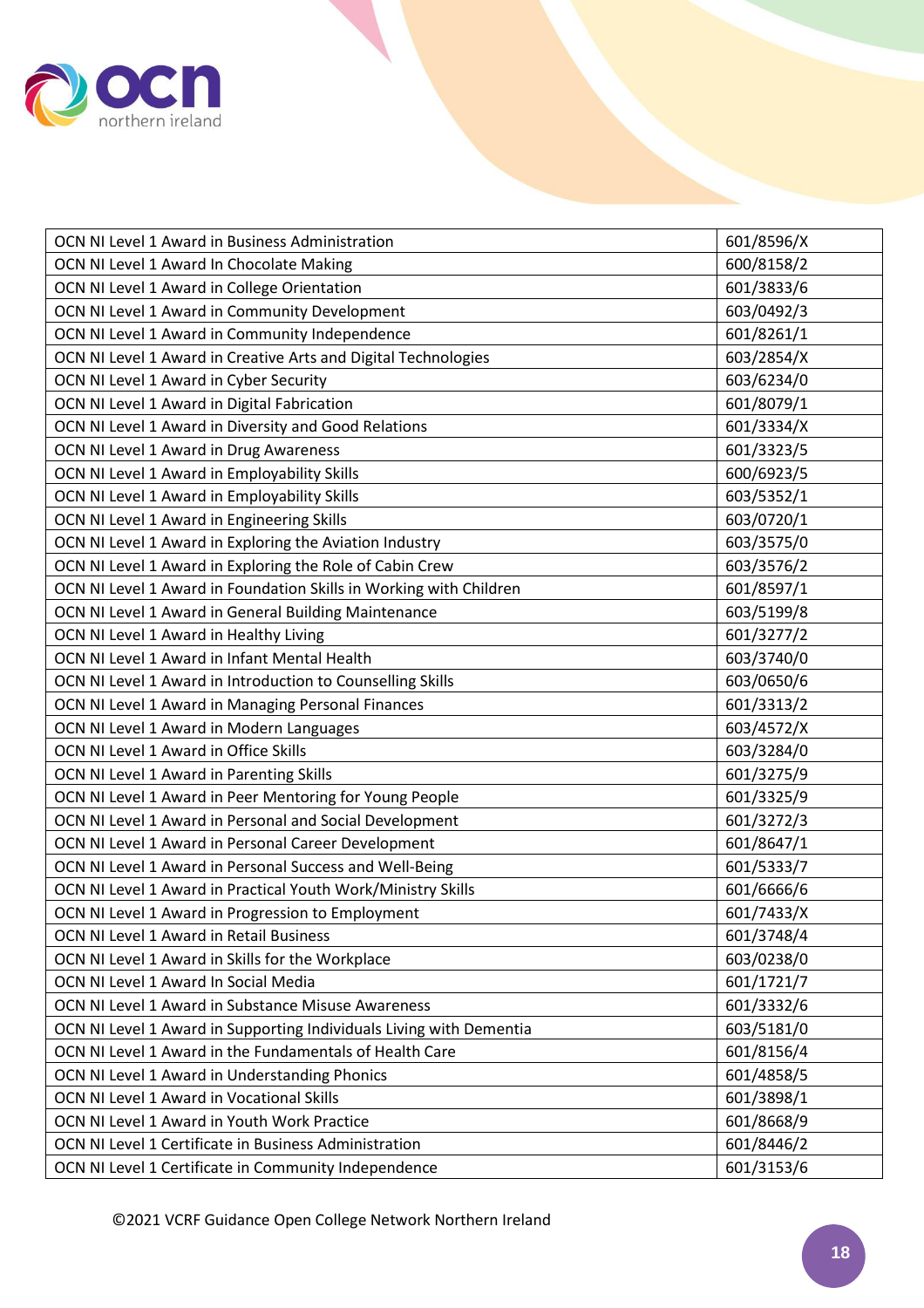

| OCN NI Level 1 Certificate in Creative Arts and Digital Technologies                       | 603/0133/8 |
|--------------------------------------------------------------------------------------------|------------|
| OCN NI Level 1 Certificate in Employability Skills                                         | 600/7014/6 |
| OCN NI Level 1 Certificate in Employability Skills                                         | 603/5353/3 |
| OCN NI Level 1 Certificate in Engineering Skills                                           | 603/0043/7 |
| OCN NI Level 1 Certificate in Essential Skills - Application of Number                     | 601/8943/5 |
| OCN NI Level 1 Certificate in Essential Skills - Communication                             | 601/8941/1 |
| OCN NI Level 1 Certificate in Essential Skills - ICT                                       | 601/8213/1 |
| OCN NI Level 1 Certificate in Foundation Skills in Working with Children                   | 601/8445/0 |
| OCN NI Level 1 Certificate in General Building Maintenance                                 | 603/5200/0 |
| OCN NI Level 1 Certificate in Hospitality and Catering                                     | 603/3025/9 |
| OCN NI Level 1 Certificate in Modern Languages                                             | 603/4573/1 |
| OCN NI Level 1 Certificate in Office Skills                                                | 603/3285/2 |
| OCN NI Level 1 Certificate in Personal Success and Well-Being                              | 601/5334/9 |
| OCN NI Level 1 Certificate in Recycling and Waste Management                               | 601/8179/5 |
| OCN NI Level 1 Certificate in Retail Business                                              | 601/3749/6 |
| OCN NI Level 1 Certificate in Vocational Skills                                            | 601/3888/9 |
| OCN NI Level 1 Diploma in Business Administration                                          | 603/0542/3 |
| OCN NI Level 1 Diploma in Engineering Skills                                               | 603/0721/3 |
| OCN NI Level 1 Diploma in Hospitality and Catering                                         | 603/3026/0 |
| OCN NI Level 1 Diploma in Recycling and Waste Management                                   | 603/2144/1 |
| OCN NI Level 1 Diploma in Vocational Skills                                                | 601/3889/0 |
| OCN NI Level 1 Extended Certificate in General Building Maintenance                        | 603/5201/2 |
| OCN NI Level 2 Award for Trade Union Learning Representatives                              | 603/1348/1 |
| OCN NI Level 2 Award in Alcohol Awareness                                                  | 601/3322/3 |
| OCN NI Level 2 Award In Art and Design                                                     | 600/9560/X |
| OCN NI Level 2 Award in Awareness of Dementia                                              | 603/5554/2 |
| OCN NI Level 2 Award in Awareness of Mental Health and Well-being                          | 603/6627/8 |
| OCN NI Level 2 Award in Bakery and Patisserie Techniques                                   | 603/4989/X |
| OCN NI Level 2 Award in Barista Skills and Counter Service                                 | 603/3325/X |
| OCN NI Level 2 Award in Child Learning Development                                         | 603/2766/2 |
| OCN NI Level 2 Award in College Orientation                                                | 601/3834/8 |
| OCN NI Level 2 Award in Community Development                                              | 603/0493/5 |
| OCN NI Level 2 Award in Community Relations, Equality and Diversity in Youth Work Practice | 601/5092/0 |
| OCN NI Level 2 Award in Confidence at Work for Trade Union Representatives                 | 603/0669/5 |
| OCN NI Level 2 Award in Construction                                                       | 603/2630/X |
| OCN NI Level 2 Award in Corporate Governance for the Third Sector                          | 603/2980/4 |
| OCN NI Level 2 Award In Craft                                                              | 600/9513/1 |
| OCN NI Level 2 Award in Creative Arts and Digital Technologies                             | 603/2855/1 |
| OCN NI Level 2 Award in Cyber Security                                                     | 603/6233/9 |
| OCN NI Level 2 Award in Digital Construction Skills                                        | 603/6038/0 |
| OCN NI Level 2 Award in Digital Fabrication                                                | 601/8080/8 |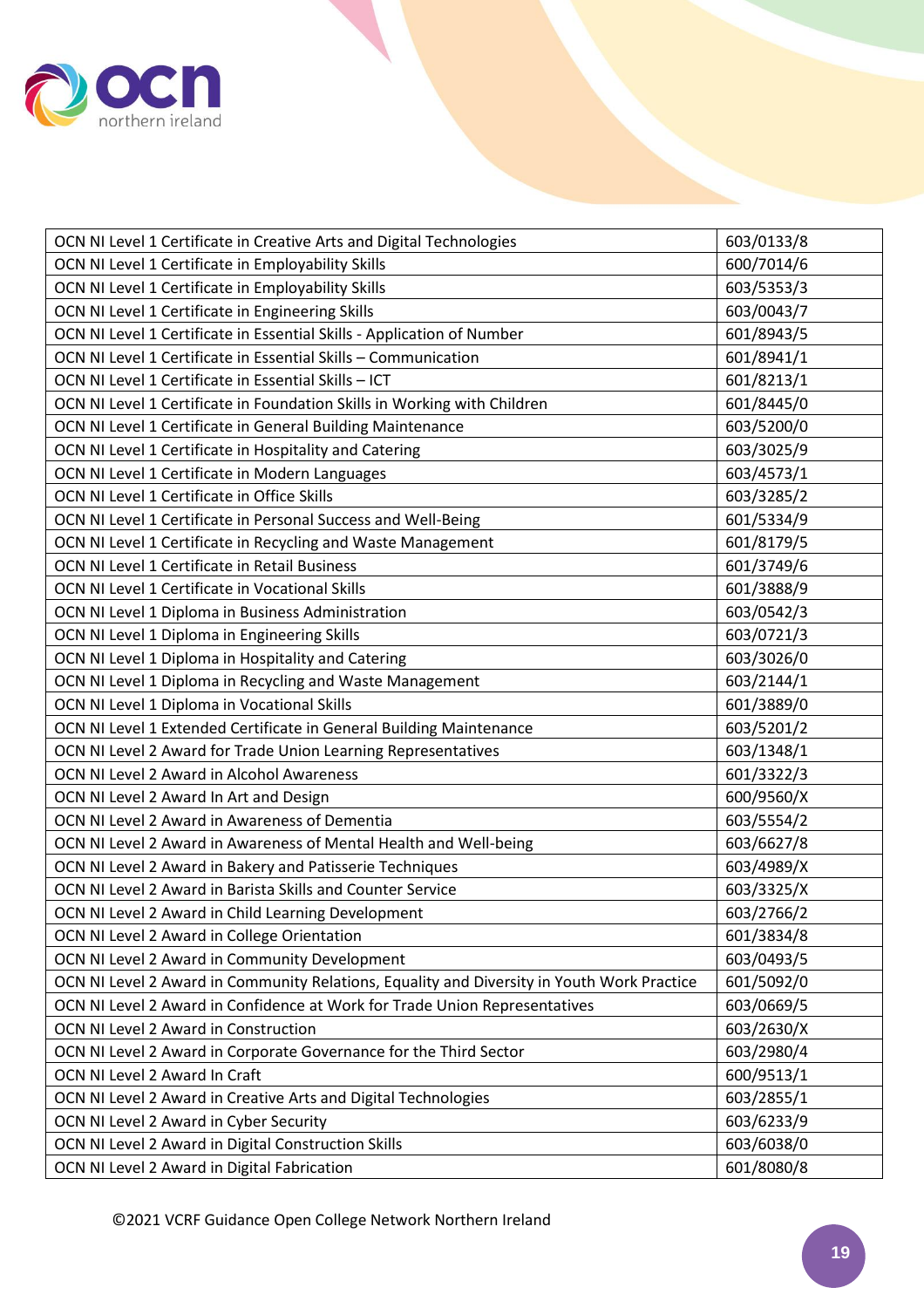

| OCN NI Level 2 Award In Digital Marketing                                                       | 601/1788/6 |
|-------------------------------------------------------------------------------------------------|------------|
| OCN NI Level 2 Award in Digital Skills for Life and Work                                        | 603/6711/8 |
| OCN NI Level 2 Award in Digital Skills for Life and Work - Being Safe and Responsible Online    | 603/6720/9 |
| OCN NI Level 2 Award in Digital Skills for Life and Work - Communicating and Collaborating      |            |
| <b>Using Technology</b>                                                                         | 603/6718/0 |
| OCN NI Level 2 Award in Digital Skills for Life and Work - Using Devices and Handling           |            |
| Information                                                                                     | 603/6721/0 |
| OCN NI Level 2 Award in Digital Skills for Life and Work - Using Technology to Carry Out Online |            |
| Transactions                                                                                    | 603/6717/9 |
| OCN NI Level 2 Award in Digital Skills for Life and Work - Using Technology to Create and Edit  |            |
| Information                                                                                     | 603/6719/2 |
| OCN NI Level 2 Award in Diversity and Good Relations                                            | 601/3335/1 |
| OCN NI Level 2 Award in Drug Awareness                                                          | 601/3324/7 |
| OCN NI Level 2 Award in Early Years Learning, Care and Development                              | 603/6060/4 |
| OCN NI Level 2 Award in Employability Skills                                                    | 603/4359/X |
| OCN NI Level 2 Award in End of Life Care                                                        | 603/5553/0 |
| OCN NI Level 2 Award in Event Management                                                        | 603/3326/1 |
| OCN NI Level 2 Award in Food and Nutrition for Children with Autistic Spectrum Disorder         | 603/6852/4 |
| OCN NI Level 2 Award in Football Administration                                                 | 601/8154/0 |
| OCN NI Level 2 Award In French                                                                  | 601/1264/5 |
| OCN NI Level 2 Award in Further Study Skills                                                    | 601/6251/X |
| OCN NI Level 2 Award in Geographical Information Systems                                        | 601/6605/8 |
| OCN NI Level 2 Award In German                                                                  | 601/1309/1 |
| OCN NI Level 2 Award in Healthy Living                                                          | 601/3278/4 |
| OCN NI Level 2 Award in Independent Travel Training for Trainers                                | 601/0964/6 |
| OCN NI Level 2 Award in Infant and Child Mental Health and its Impact on Social and Emotional   |            |
| Development                                                                                     | 603/6819/6 |
| OCN NI Level 2 Award in Information Technology Applications                                     | 601/8425/5 |
| OCN NI Level 2 Award In Interior Design                                                         | 600/9001/7 |
| OCN NI Level 2 Award in Introduction to Learning through Forest Schools                         | 603/6826/3 |
| OCN NI Level 2 Award in Introduction to Mindfulness and Reducing Anxiety in Children            | 603/3739/4 |
| OCN NI Level 2 Award In Irish                                                                   | 601/1326/1 |
| OCN NI Level 2 Award In Italian                                                                 | 601/1335/2 |
| OCN NI Level 2 Award In Japanese                                                                | 601/1268/2 |
| OCN NI Level 2 Award in Managing Challenging Behaviour in Children and Young People             | 603/3741/2 |
| OCN NI Level 2 Award in Managing Personal Finances                                              | 601/3314/4 |
| OCN NI Level 2 Award in Media Techniques                                                        | 603/4774/0 |
| OCN NI Level 2 Award in Mentoring Practice                                                      | 601/3326/0 |
| OCN NI Level 2 Award in Modern Languages                                                        | 603/4402/7 |
| OCN NI Level 2 Award in Nutrition and Food Safety for Children and Young People                 | 603/3829/5 |
| OCN NI Level 2 Award in Outdoor Play and Learning                                               | 603/3743/6 |
| OCN NI Level 2 Award in Peer Mentoring Practice                                                 | 601/3330/2 |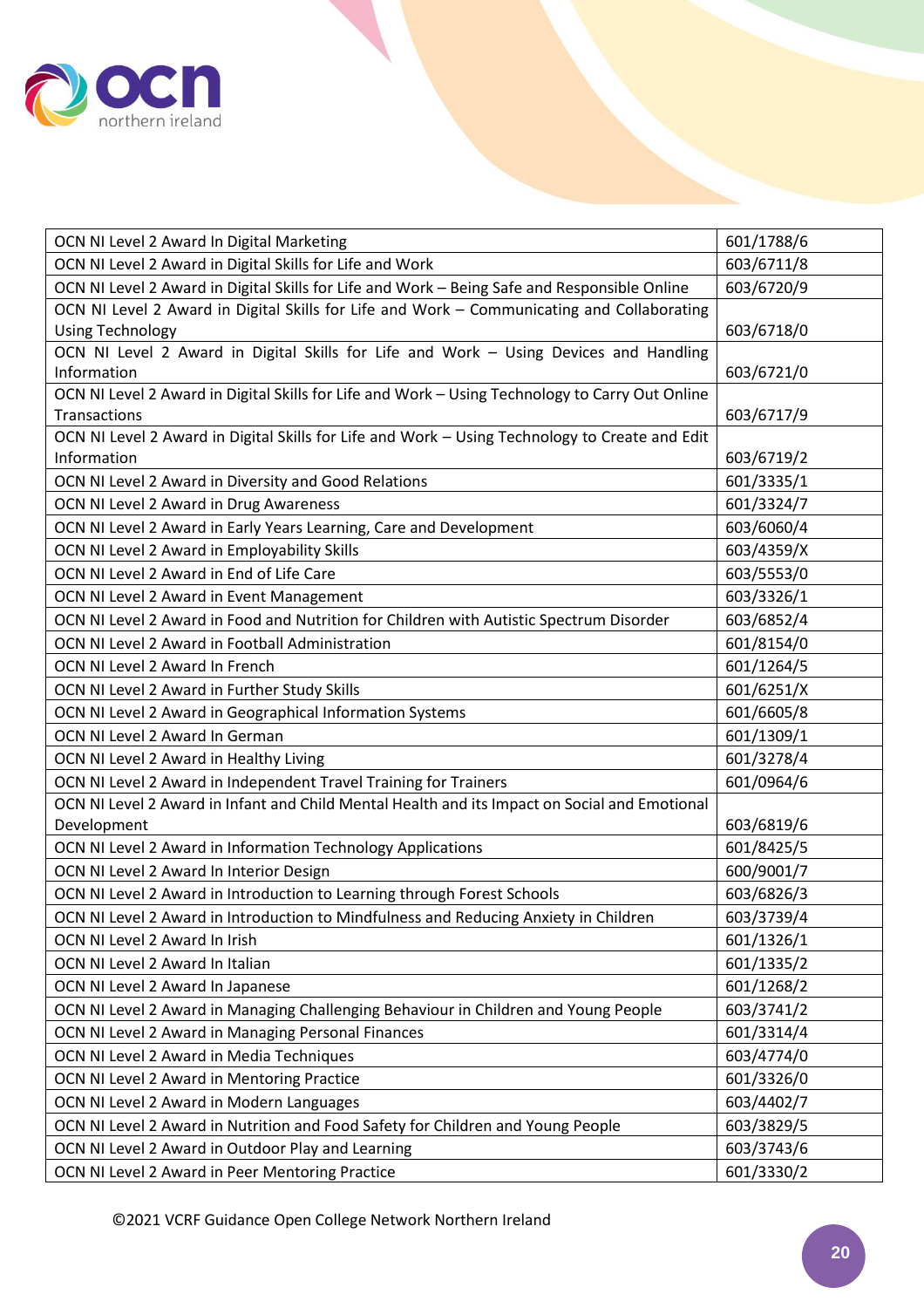

| OCN NI Level 2 Award in Personal and Social Development                                 | 601/3273/5 |
|-----------------------------------------------------------------------------------------|------------|
| OCN NI Level 2 Award in Personal Success and Well-Being                                 | 601/3262/0 |
| OCN NI Level 2 Award In Photography                                                     | 600/9514/3 |
| OCN NI Level 2 Award In Portuguese                                                      | 601/1232/3 |
| OCN NI Level 2 Award in Religious Studies                                               | 603/0342/6 |
| OCN NI Level 2 Award in Remote Learning                                                 | 603/6712/X |
| OCN NI Level 2 Award in Remote Working                                                  | 603/6713/1 |
| OCN NI Level 2 Award in Skills for the Workplace                                        | 603/0239/2 |
| OCN NI Level 2 Award In Social Media                                                    | 601/1723/0 |
| OCN NI Level 2 Award In Spanish                                                         | 601/1323/6 |
| OCN NI Level 2 Award in Sport                                                           | 603/2562/8 |
| OCN NI Level 2 Award in Stewarding at Spectator Events                                  | 603/3824/6 |
| OCN NI Level 2 Award in Substance Misuse Awareness                                      | 601/3333/8 |
| OCN NI Level 2 Award in the Principles of Cognitive Behavioural Therapy                 | 603/3656/0 |
| OCN NI Level 2 Award in the Principles of Customer Service                              | 603/6714/3 |
| OCN NI Level 2 Award in Tour Guiding                                                    | 601/6070/6 |
| OCN NI Level 2 Award in Trade Unions and the Global Economy                             | 603/0661/0 |
| OCN NI Level 2 Award in Understanding Protection and Safeguarding                       | 603/5206/1 |
| OCN NI Level 2 Award in Understanding the Role of a Youth Council                       | 601/8699/9 |
| OCN NI Level 2 Award in Uniting Communities through Leadership                          | 603/6283/2 |
| OCN NI Level 2 Award in Vocational Skills                                               | 601/4266/2 |
| OCN NI Level 2 Award in Volunteering Skills                                             | 601/6457/8 |
| OCN NI Level 2 Award in Youth Leadership                                                | 603/0240/9 |
| OCN NI Level 2 Certificate for Trade Union Learning Representatives                     | 603/1439/4 |
| OCN NI Level 2 Certificate for Trade Union Representatives (Stage 1)                    | 603/0659/2 |
| OCN NI Level 2 Certificate for Trade Union Representatives (Stage 2)                    | 603/2326/7 |
| OCN NI Level 2 Certificate in Applied Science                                           | 603/1141/1 |
| OCN NI Level 2 Certificate in Art and Design                                            | 603/4984/0 |
| OCN NI Level 2 Certificate in Community Development                                     | 603/0502/2 |
| OCN NI Level 2 Certificate in Community Relations, Equality and Diversity in Youth Work |            |
| Practice                                                                                | 601/5093/2 |
| OCN NI Level 2 Certificate in Construction                                              | 603/2632/3 |
| OCN NI Level 2 Certificate in Craft                                                     | 601/8166/7 |
| OCN NI Level 2 Certificate in Creative Arts and Digital Technologies                    | 603/0131/4 |
| OCN NI Level 2 Certificate in Digital Construction Skills                               | 603/6037/9 |
| OCN NI Level 2 Certificate in Early Years Learning, Care and Development                | 603/6058/6 |
| OCN NI Level 2 Certificate in Employability Skills                                      | 603/4360/6 |
| OCN NI Level 2 Certificate in Employment Law for Trade Union Representatives            | 603/0660/9 |
| OCN NI Level 2 Certificate in Essential Skills - Application of Number                  | 601/8944/7 |
| OCN NI Level 2 Certificate in Essential Skills - Communication                          | 601/8942/3 |
| OCN NI Level 2 Certificate in Essential Skills - ICT                                    | 601/8214/3 |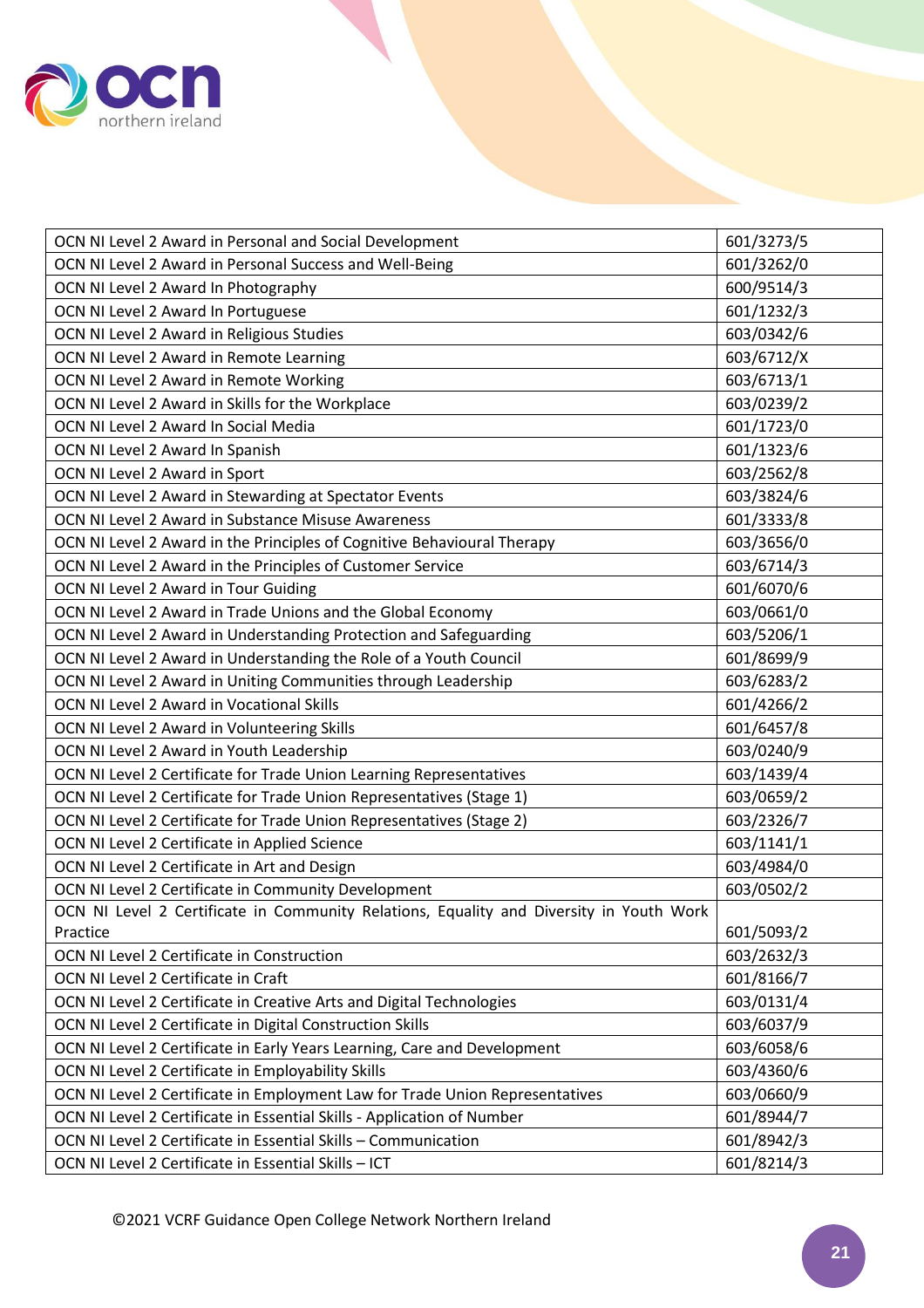

| OCN NI Level 2 Certificate In French                                                       | 601/1265/7 |
|--------------------------------------------------------------------------------------------|------------|
| OCN NI Level 2 Certificate in Further Study Skills                                         | 601/6252/1 |
| OCN NI Level 2 Certificate In German                                                       | 601/1319/4 |
| OCN NI Level 2 Certificate in Healthy Living                                               | 603/2982/8 |
| OCN NI Level 2 Certificate in Information Technology Applications                          | 601/8497/8 |
| OCN NI Level 2 Certificate In Irish                                                        | 601/1329/7 |
| OCN NI Level 2 Certificate In Italian                                                      | 601/1336/4 |
| OCN NI Level 2 Certificate In Japanese                                                     | 601/1269/4 |
| OCN NI Level 2 Certificate in Maritime Cooking Skills                                      | 601/8145/X |
| OCN NI level 2 Certificate in Media Techniques                                             | 603/4775/2 |
| OCN NI Level 2 Certificate in Modern Languages                                             | 603/4403/9 |
| OCN NI Level 2 Certificate in Personal Success and Well-Being                              | 601/3261/9 |
| OCN NI Level 2 Certificate in Photography                                                  | 603/3799/0 |
| OCN NI Level 2 Certificate in Religious Studies                                            | 603/0341/4 |
| OCN NI Level 2 Certificate in Retail Knowledge                                             | 603/4982/7 |
| OCN NI Level 2 Certificate in Skills for Working in the Animal Industry                    | 603/4770/3 |
| OCN NI Level 2 Certificate In Spanish                                                      | 601/1324/8 |
| OCN NI Level 2 Certificate in Sport                                                        | 603/2563/X |
| OCN NI Level 2 Certificate in Vocational Skills                                            | 601/4284/4 |
| OCN NI Level 2 Certificate in Youth Work Practice                                          | 601/2778/8 |
| OCN NI Level 2 Diploma in Construction                                                     | 603/2634/7 |
| OCN NI Level 2 Diploma in Creative Arts and Digital Technologies                           | 603/2938/5 |
| OCN NI Level 2 Diploma in Employment Law for Trade Union Representatives                   | 603/2327/9 |
| OCN NI Level 2 Diploma in Healthy Living                                                   | 603/2983/X |
| OCN NI Level 2 Diploma in Retail Knowledge                                                 | 603/4983/9 |
| OCN NI Level 2 Diploma in Sport                                                            | 603/2566/5 |
| OCN NI Level 2 Diploma in the Principles and Practices of the Hospitality and Tourism Team |            |
| Member                                                                                     | 603/5877/4 |
| OCN NI Level 2 Diploma in the Principles and Practices of the Hospitality and Tourism Team |            |
| Member (Apprenticeship Northern Ireland)                                                   | 603/5876/2 |
| OCN NI Level 2 Diploma in Vocational Skills                                                | 601/4289/3 |
| OCN NI Level 2 Diploma in Youth Work Practice                                              | 601/2779/X |
| OCN NI Level 2 Extended Certificate in Applied Science                                     | 603/1142/3 |
| OCN NI Level 2 Extended Certificate in Construction                                        | 603/2633/5 |
| OCN NI Level 2 Extended Certificate in Creative Arts and Digital Technologies              | 603/2937/3 |
| OCN NI Level 2 Extended Certificate in Early Years Learning, Care and Development          | 603/6059/8 |
| OCN NI Level 2 Extended Certificate in Further Study Skills                                | 601/6271/5 |
| OCN NI Level 2 Extended Certificate in Photography                                         | 603/3800/3 |
| OCN NI Level 2 Extended Certificate in Sport                                               | 603/2565/3 |
| OCN NI Level 3 Award in 3D Modelling for Architecture                                      | 603/4324/2 |
| OCN NI Level 3 Award in Animation                                                          | 603/5194/9 |
| OCN NI level 3 Award in Building Information Modelling                                     | 603/3299/2 |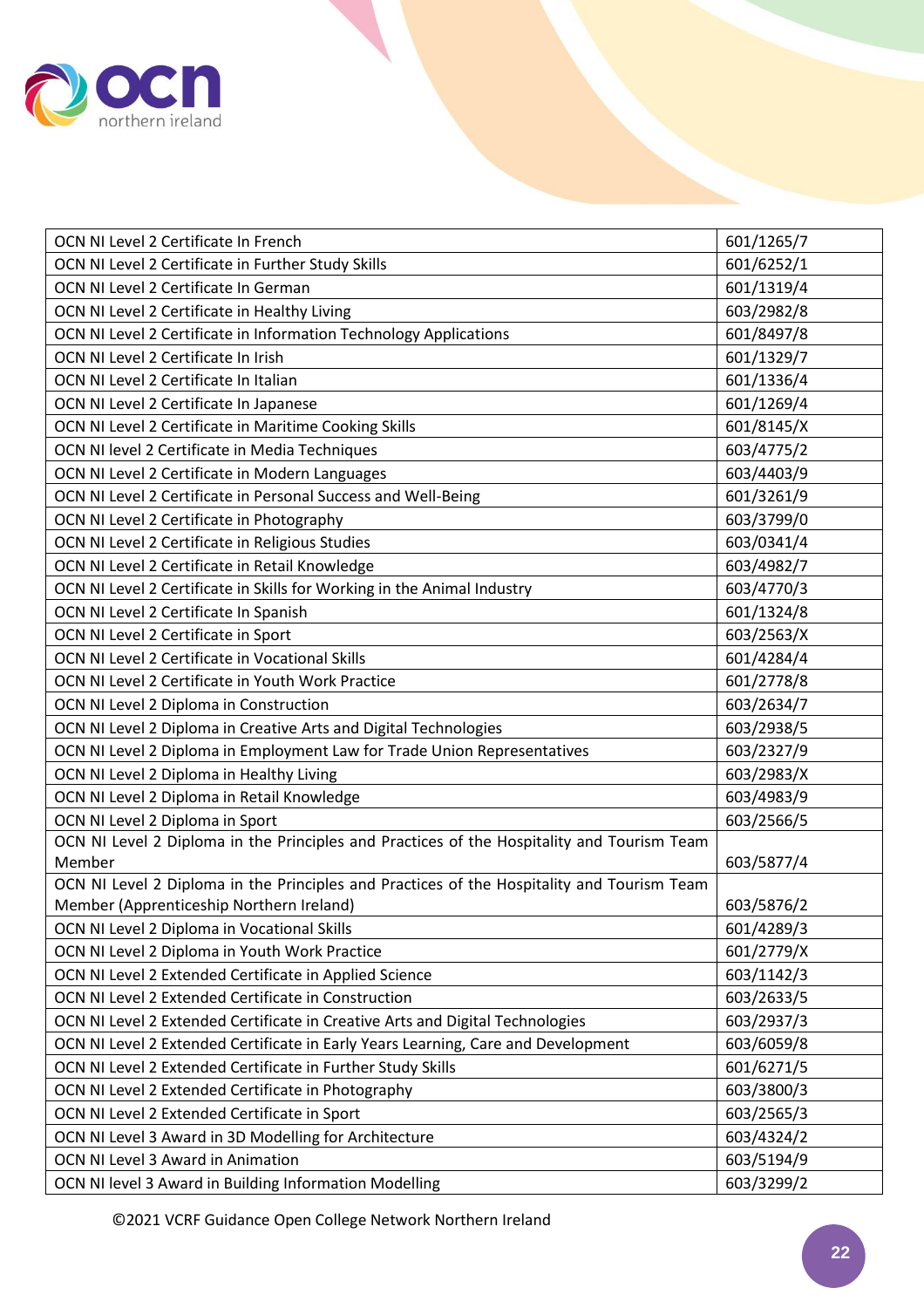

| OCN NI Level 3 Award In Business Development Skills                                           | 600/8907/6 |
|-----------------------------------------------------------------------------------------------|------------|
| OCN NI Level 3 Award in Community Development                                                 | 603/0514/9 |
| OCN NI Level 3 Award In Craft                                                                 | 600/9342/0 |
| OCN NI Level 3 Award in Creative Arts and Digital Technologies                                | 603/2325/5 |
| OCN NI Level 3 Award in Digital Construction with Building Information Modelling (BIM)        | 603/4322/9 |
| OCN NI level 3 Award in Digital Skills for Educators                                          | 603/3579/8 |
| OCN NI Level 3 Award in Employability and Professional Development Skills                     | 603/4355/2 |
| OCN NI Level 3 Award in Event Management                                                      | 603/3327/3 |
| OCN NI Level 3 Award In French                                                                | 601/1266/9 |
| OCN NI Level 3 Award in Geographical Information Systems                                      | 601/6606/X |
| OCN NI Level 3 Award In German                                                                | 601/1635/3 |
| OCN NI Level 3 Award in Infant and Child Mental Health and its Impact on Social and Emotional |            |
| Development                                                                                   | 603/6825/1 |
| OCN NI Level 3 Award in Information Technology Applications                                   | 601/8656/2 |
| OCN NI Level 3 Award In Interior Design                                                       | 601/1660/2 |
| OCN NI Level 3 Award In Irish                                                                 | 601/1330/3 |
| OCN NI Level 3 Award In Italian                                                               | 601/1337/6 |
| OCN NI Level 3 Award in Leadership in Forest Schools                                          | 601/6660/5 |
| OCN NI Level 3 Award in Learning and Development                                              | 603/3959/7 |
| OCN NI Level 3 Award in Modern Languages                                                      | 603/3501/4 |
| OCN NI Level 3 Award in Nutrition and Food Safety for Children and Young People               | 603/4168/3 |
| OCN NI Level 3 Award In Photography                                                           | 600/9343/2 |
| OCN NI Level 3 Award in Planning and Leading a Physiotherapy Designed Exercise Programme      |            |
| in Fall Prevention and Strength and Balance Training                                          | 601/8380/9 |
| OCN NI Level 3 Award in Quality Improvement - Foundation                                      | 601/8427/9 |
| OCN NI Level 3 Award In Spanish                                                               | 601/1325/X |
| OCN NI Level 3 Award in Sports Journalism                                                     | 603/5178/0 |
| OCN NI Level 3 Award in Supporting Individuals with Learning Disabilities                     | 603/6044/6 |
| OCN NI Level 3 Award in Using Mindfulness Techniques to Reduce Anxiety in Children and        |            |
| Young People                                                                                  | 603/6818/4 |
| OCN NI Level 3 Award in Working with Children and Young People with Special Needs             | 601/5875/X |
| OCN NI Level 3 Certificate in Animation                                                       | 603/5195/0 |
| OCN NI level 3 Certificate in Building Information Modelling                                  | 603/3300/5 |
| OCN NI Level 3 Certificate in Citizenship and Intercultural Studies                           | 601/3739/3 |
| OCN NI Level 3 Certificate in Community Development                                           | 603/0501/0 |
| OCN NI Level 3 Certificate in Community Health Facilitation                                   | 603/4169/5 |
| OCN NI Level 3 Certificate in Creative Arts and Digital Technologies                          | 601/6359/8 |
| OCN NI Level 3 Certificate in Digital Construction with Building Information Modelling (BIM)  | 603/4343/6 |
| OCN NI Level 3 Certificate in Digital Skills for Educators                                    | 603/3580/4 |
| OCN NI Level 3 Certificate in Employability and Professional Development Skills               | 603/4356/4 |
| OCN NI Level 3 Certificate In French                                                          | 601/1267/0 |
| OCN NI Level 3 Certificate in Generalist Advice                                               | 601/3234/6 |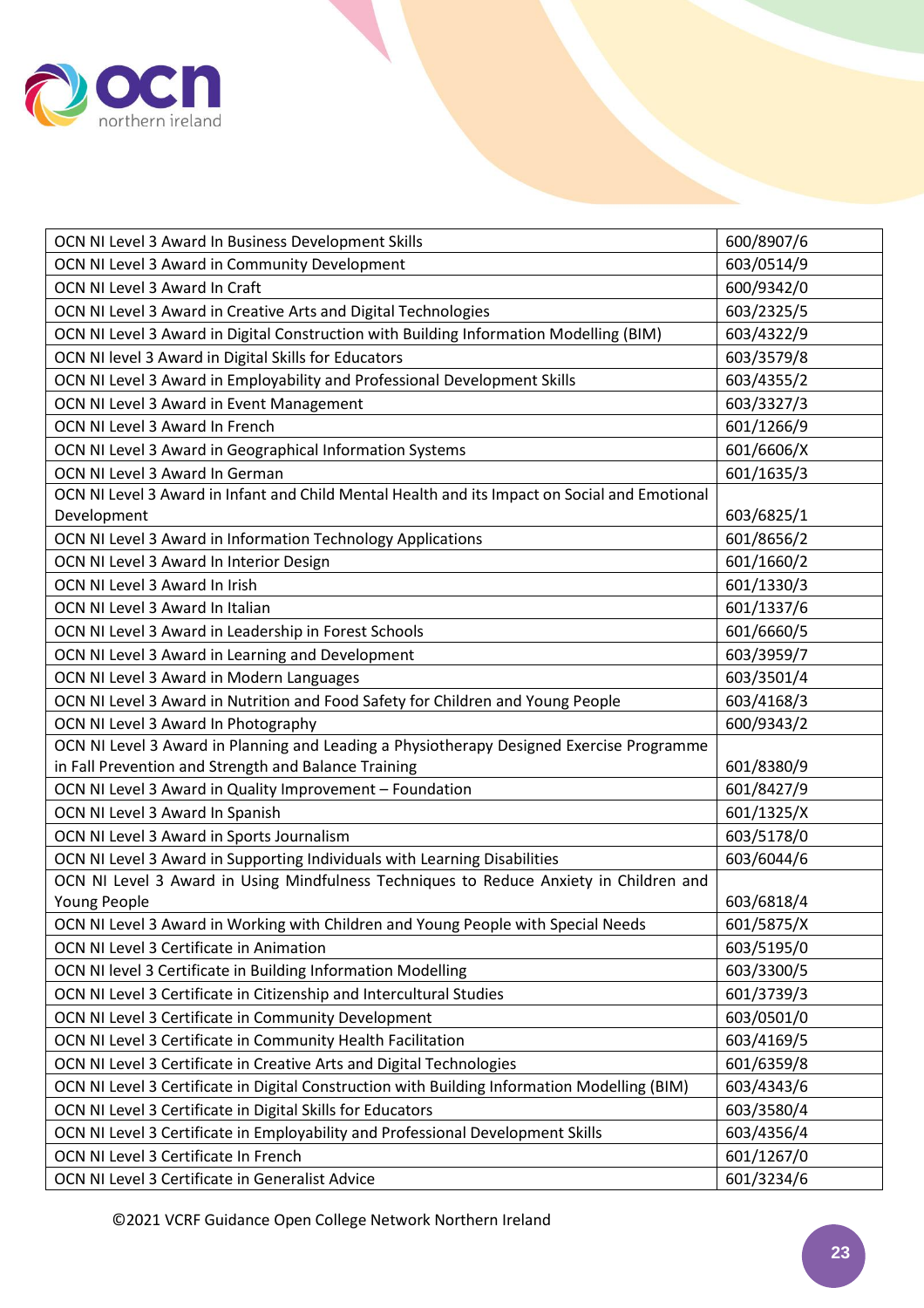

| OCN NI Level 3 Certificate in Information Technology Applications                            | 601/8657/4 |
|----------------------------------------------------------------------------------------------|------------|
| OCN NI Level 3 Certificate In Irish                                                          | 601/1331/5 |
| OCN NI Level 3 Certificate In Italian                                                        | 601/1338/8 |
| OCN NI Level 3 Certificate in Learning and Development                                       | 603/3819/2 |
| OCN NI Level 3 Certificate in Modern Languages                                               | 603/3506/3 |
| OCN NI Level 3 Certificate in Peer Support Worker - Theory and Practice                      | 601/6255/7 |
| OCN NI Level 3 Certificate in Personal Development Skills                                    | 601/6259/4 |
| OCN NI Level 3 Certificate in Quality Improvement                                            | 603/1951/3 |
| OCN NI Level 3 Certificate In Spanish                                                        | 601/1328/5 |
| OCN NI Level 3 Certificate in Sports Journalism                                              | 603/5180/9 |
| OCN NI Level 3 Certificate in Supporting Individuals with Learning Disabilities              | 603/6043/4 |
| OCN NI Level 3 Certificate in Tackling Substance Misuse                                      | 601/6149/8 |
| OCN NI Level 3 Certificate in Tour Guiding                                                   | 603/1349/3 |
| OCN NI Level 3 Certificate in Youth Work Management                                          | 601/2986/4 |
| OCN NI Level 3 Certificate in Youth Work Practice                                            | 603/1440/0 |
| OCN NI Level 3 Diploma in Animation                                                          | 603/5197/4 |
| OCN NI Level 3 Diploma in Creative Arts and Digital Technologies                             | 603/0241/0 |
| OCN NI Level 3 Diploma in Digital Construction with Building Information Modelling (BIM)     | 603/4345/X |
| OCN NI Level 3 Diploma in Employability and Professional Development Skills                  | 603/4357/6 |
| OCN NI Level 3 Diploma in Information Technology Applications                                | 601/8844/3 |
| OCN NI Level 3 Diploma in Management in Gaelic Sports                                        | 601/3362/4 |
| OCN NI level 3 Diploma in Mental Health                                                      | 603/4585/8 |
| OCN NI Level 3 Diploma in Performance Coaching for Gaelic Sports                             | 600/4141/9 |
| OCN NI Level 3 Extended Certificate in Animation                                             | 603/5196/2 |
| OCN NI Level 3 Extended Certificate in Creative Arts and Digital Technologies                | 603/3321/2 |
| OCN NI Level 4 Award in Collaboration in Building Information Modelling                      | 603/3837/4 |
| OCN NI Level 4 Award in Digital Construction with Building Information Modelling (BIM)       | 603/4361/8 |
| OCN NI Level 4 Award in Leadership                                                           | 603/2631/1 |
| OCN NI Level 4 Award in Modern Languages                                                     | 603/3354/6 |
| OCN NI Level 4 Award in Radio Journalism and Production                                      | 603/5176/7 |
| OCN NI Level 4 Award in Social Media and Digital Marketing                                   | 603/6643/6 |
| OCN NI Level 4 Award in Working with Parents                                                 | 603/3507/5 |
| OCN NI Level 4 Certificate in Collaboration in Building Information Modelling/Management     | 603/3838/6 |
| OCN NI Level 4 Certificate in Digital Construction with Building Information Modelling (BIM) | 603/4362/X |
| OCN NI Level 4 Certificate in Leading Project Based Learning                                 | 603/2776/5 |
| OCN NI Level 4 Certificate in Modern Languages                                               | 603/3355/8 |
| OCN NI Level 4 Certificate in Providing Social Security Advice                               | 603/6817/2 |
| OCN NI Level 4 Certificate in Providing Social Security Advice                               | 603/3099/5 |
| OCN NI Level 4 Certificate in Radio Journalism and Production                                | 603/5177/9 |
| OCN NI Level 4 Certificate in Teaching English to Speakers of Other Languages                | 603/1441/2 |
| OCN NI Level 4 Certificate in Teaching: Adult and Continuing Education                       | 603/1182/4 |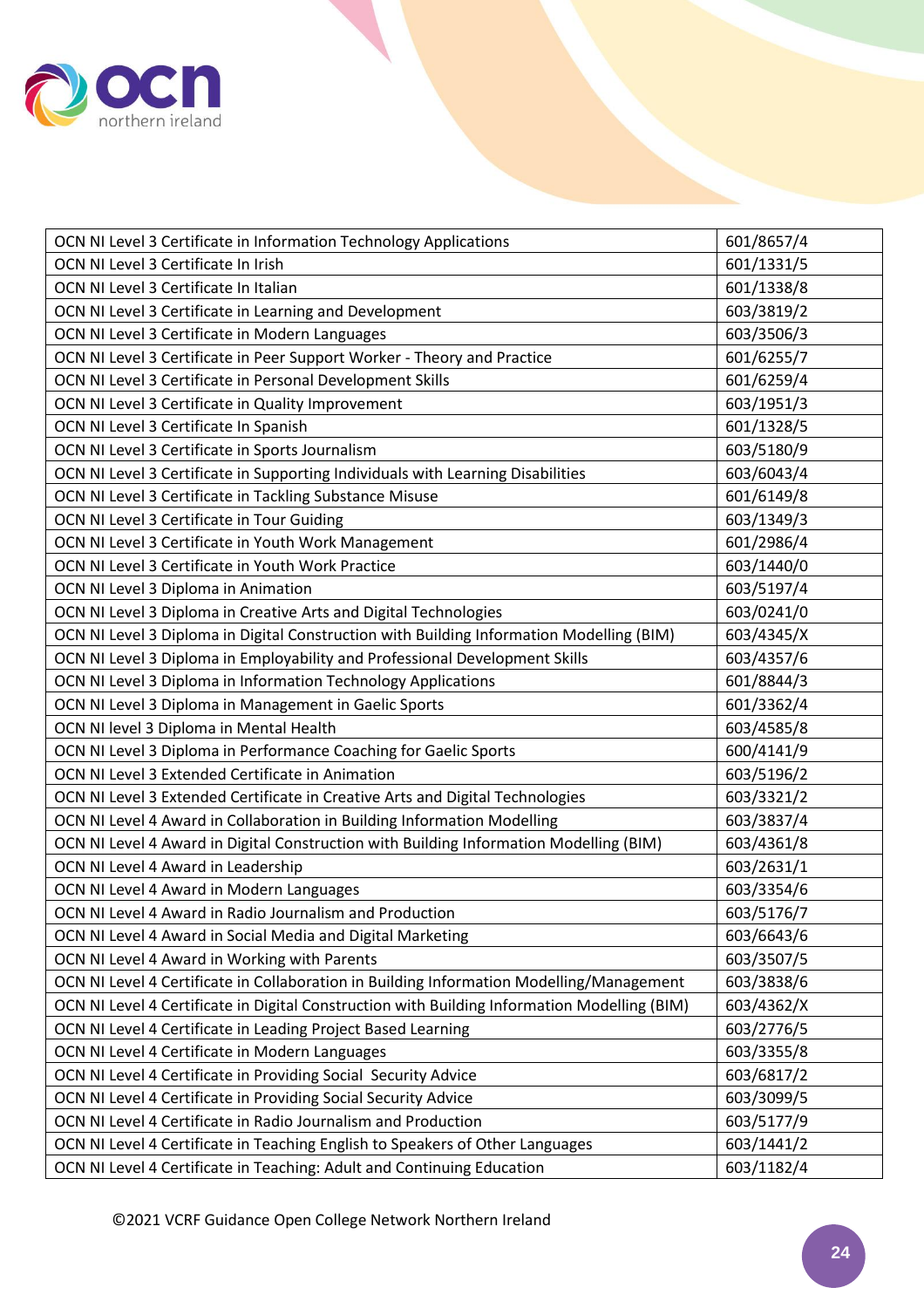

| OCN NI Level 4 Certificate in Understanding Adverse Childhood Experiences and Building   |            |
|------------------------------------------------------------------------------------------|------------|
| Resilience                                                                               | 603/4773/9 |
| OCN NI Level 4 Certificate in Understanding Advocacy                                     | 601/6171/1 |
| OCN NI Level 4 Certificate in Understanding Management Theories                          | 603/1617/2 |
| OCN NI Level 4 Certificate in Working with Parents                                       | 603/3508/7 |
| OCN NI Level 4 Diploma in Digital Construction with Building Information Modelling (BIM) | 603/4363/1 |
| OCN NI Level 4 Diploma in Software Development                                           | 601/8205/2 |
| OCN NI Level 4 Diploma in Software Testing                                               | 603/5262/0 |
| OCN NI Level 4 Extended Certificate in Providing Social Security Advice                  | 603/6816/0 |
| OCN NI Level 5 Award in Developing Blended Learning Programmes                           | 603/3584/1 |
| OCN NI Level 5 Award in eSports                                                          | 603/6232/7 |
| OCN NI level 5 Award in Lecturers into Industry                                          | 603/4364/3 |
| OCN NI Level 5 Certificate in Advanced Teaching Practice                                 | 603/1913/6 |
| OCN NI Level 5 Certificate in Digital Technologies for Learning                          | 603/3585/3 |
| OCN NI Level 5 Diploma in Digital Technologies for Learning                              | 603/3586/5 |
| OCN NI Level 5 Diploma in Leadership and Management in Health and Social Care (Adult     |            |
| Management) (Northern Ireland)                                                           | 603/6823/8 |
| OCN NI Level 5 Diploma in Leadership and Management in Health and Social Care (Adult     |            |
| Residential Management) (Northern Ireland)                                               | 603/6824/X |
| OCN NI Level 5 Diploma in Leading Quality Improvement                                    | 601/8354/8 |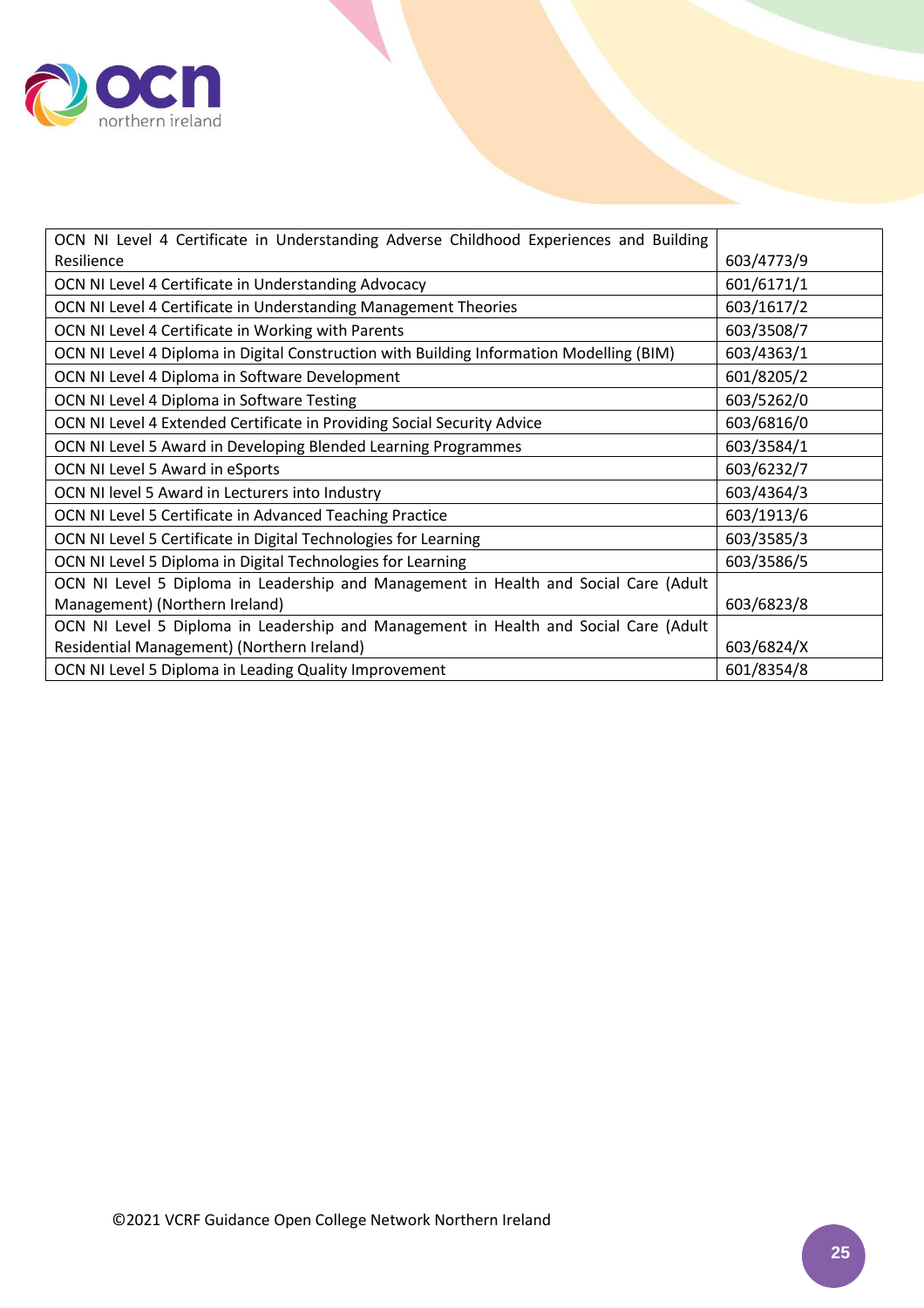

# **Appendix 2 – TAG Decision Making Proforma**

**Below is an example of a complete proforma, A blank copy has been attached to this communication or can be accessed via the OCN NI website.**

| Centre:                      | ABC Centre                                      |                                                                                                                                                      |
|------------------------------|-------------------------------------------------|------------------------------------------------------------------------------------------------------------------------------------------------------|
| <b>Run ID:</b>               | 1231234                                         |                                                                                                                                                      |
| Qualification                |                                                 |                                                                                                                                                      |
| Title:                       | OCN NI Level 2 Certificate in Religious Studies |                                                                                                                                                      |
| <b>Assessor Sign</b><br>Off: | Alí Assessor                                    | Compensation: when learning in<br>any previous assessment meets<br>some or all of the requirements of<br>the TAG unit (cross<br>referencing/mapping) |
| IQA Sign Off:                | Ivan Verífíer                                   |                                                                                                                                                      |

(Digital signatures accepted)

<span id="page-25-0"></span>This document should only be used to evidence the rationale of your teacher assessed grades. Fully completed units, which have been Assessed and IV'd should follow the normal working practice of quality assurance and submission.

A2 and M2 documents are not required for

TAG units.

| IAU UIIILS.    |          |                              |                        |                     |                                |                             |                    |                            |
|----------------|----------|------------------------------|------------------------|---------------------|--------------------------------|-----------------------------|--------------------|----------------------------|
|                |          |                              | Teacher                |                     | <b>Completed</b>               |                             |                    |                            |
|                |          | <b>Unit Title</b><br>(Please | Assessed<br>Grade (TAG | Completed           | <b>Teaching</b><br>against the | If there is<br>compensation |                    |                            |
|                |          | enter a new                  | - Achieved             | Assessment          | Assessment                     | from a fully                | Reasonable         | Additional comments on the |
|                |          | row per                      | or TAG - Not           | <b>Criteria for</b> | Criteria                       | achieved unit,              | <b>Adjustments</b> | learner's performance to   |
| <b>Surname</b> | Forename | unit)                        | Achieved)              | this unit (%)       | (%)                            | please detail               | (please specify)   | support this TAG           |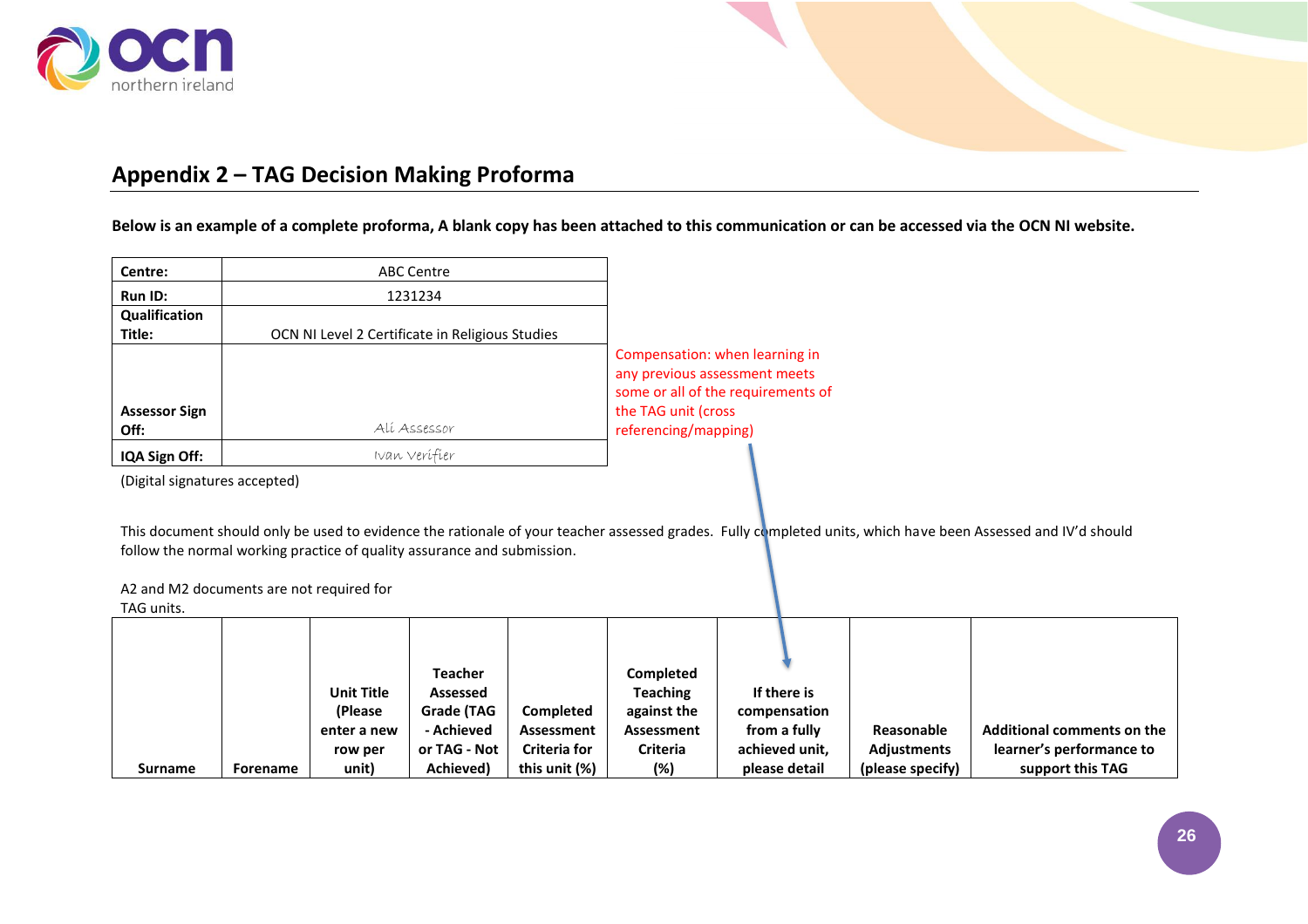

| <b>Bloggs</b> | Joe   | Exploring<br>Religious<br><b>Traditions</b><br>within own<br>Community | <b>TAG</b><br>Achieved | 20% | 40% | Compensation<br>can be provided<br>against the<br>learners<br>completed world<br>faith unit,<br>inparticular a/c  | N/a      | Joe has participated well in<br>group discussions in the<br>context of this unit.<br>Demonstrating a clear<br>understanding and<br>knowledge of the A/c. Work<br>completed to date has<br>sufficiently met the<br>qualification requirements                                               |
|---------------|-------|------------------------------------------------------------------------|------------------------|-----|-----|-------------------------------------------------------------------------------------------------------------------|----------|--------------------------------------------------------------------------------------------------------------------------------------------------------------------------------------------------------------------------------------------------------------------------------------------|
| <b>Bloggs</b> | Joe   | Life of a<br>Famous<br>Person of<br>Faith                              | <b>TAG</b><br>Achieved | 35% | 40% |                                                                                                                   | N/a      | Joe has carried out his<br>research on his chosen<br>person of faith, he has<br>participated well in group<br>tasks and illustrated a clear<br>understanding and the<br>required depth of knowledge<br>on a range of a/c.                                                                  |
| Admin         | Annie | Exploring<br>Religious<br>Traditions<br>within own<br>Community        | <b>TAG</b><br>Achieved | 0%  | 0%  | Compensation<br>can be provided<br>against the<br>learners<br>completed world<br>faith unit, in<br>particular a/c | Dyslexia | Annie has engaged well with<br>online learning. While this<br>unit has not been assessed,<br>evidence of learning against<br>the assessment criteria can<br>be mapped to the World<br>Faith unit and has been<br>holistically assessed<br>throughout the content of<br>this qualification. |
|               |       |                                                                        |                        |     |     |                                                                                                                   |          |                                                                                                                                                                                                                                                                                            |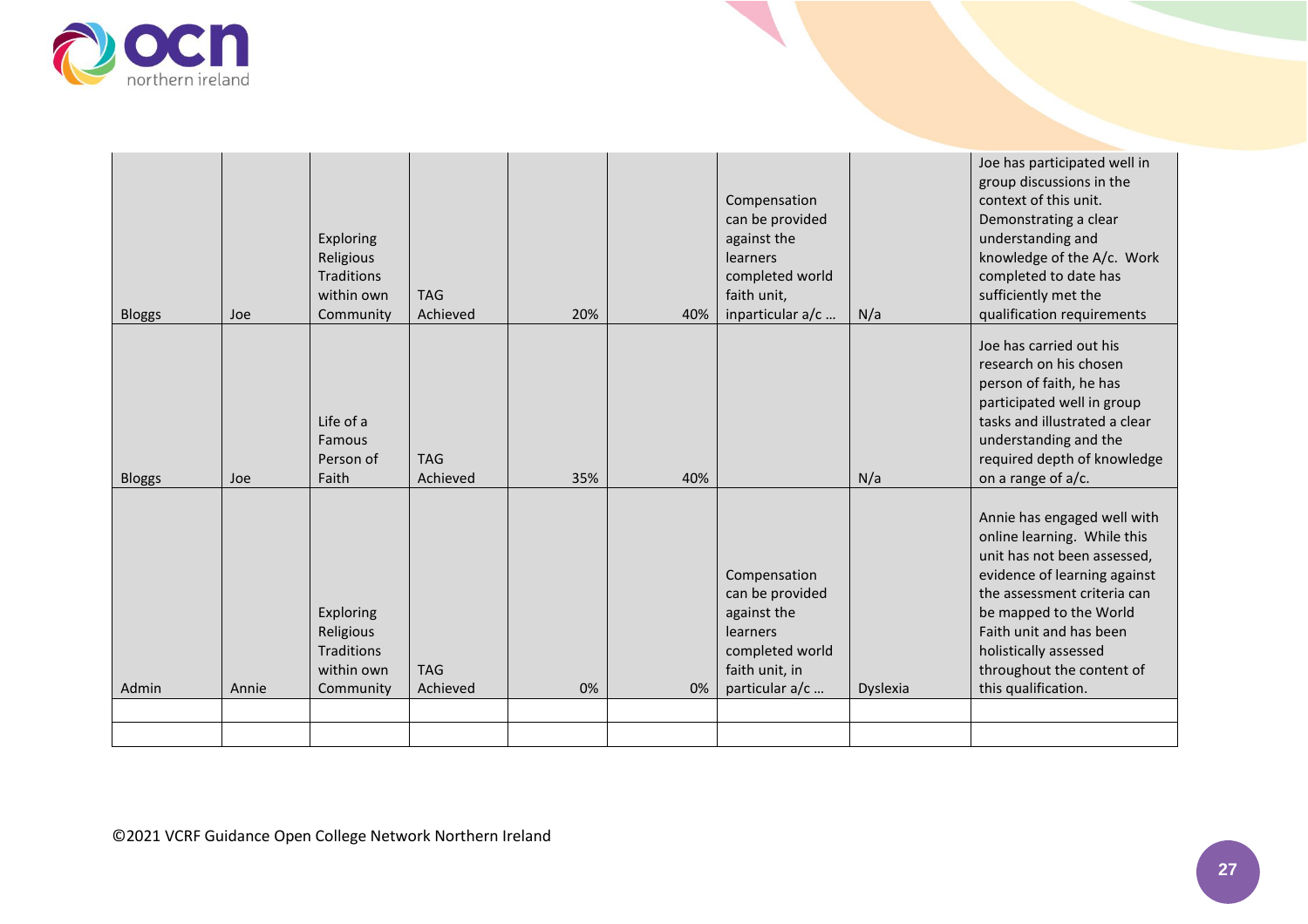# <span id="page-27-0"></span>**Appendix 3 – VTQ VCRF Head of Centre Declaration**

#### **This should be signed and submitted to OCN NI by emailing compliance@ocnni.org.uk**

Head of Centre Name: \_\_\_\_\_\_\_\_\_\_\_\_\_\_\_\_\_\_\_\_\_\_\_\_\_\_\_\_\_\_\_\_\_\_\_\_\_\_

Name of Centre: \_\_\_\_\_\_\_\_\_\_\_\_\_\_\_\_\_\_\_\_\_\_\_\_\_\_\_\_\_\_\_\_\_\_\_\_\_\_\_\_\_\_\_

I confirm that:

- These grades have been checked for accuracy, reviewed by a second member of staff and are accurate and represent the professional judgements made by my staff.
- Grades are appropriate for each learner, in that learners entered were those already studying the qualification, and each learner has no more than one entry per subject.
- My centre has met the requirements set out by OCN NI for internal quality assurance.
- I am satisfied that each learner's grade is based on an appropriately broad range of evidence and is their own work.
- Access arrangements and reasonable adjustments were provided with appropriate input from the SENCo and other specialists (and where they were not, that has been considered).
- My staff and I have taken note of the guidance from OCN NI about minimising bias, and I am confident that the judgements are fair.
- All relevant student evidence and records are available for inspection, as necessary.

Signature:\_\_\_\_\_\_\_\_\_\_\_\_\_\_\_\_\_\_\_\_\_\_\_\_\_\_\_\_\_\_\_\_\_\_\_\_\_\_\_\_

Date:\_\_\_\_\_\_\_\_\_\_\_\_\_\_\_\_\_\_\_\_\_\_